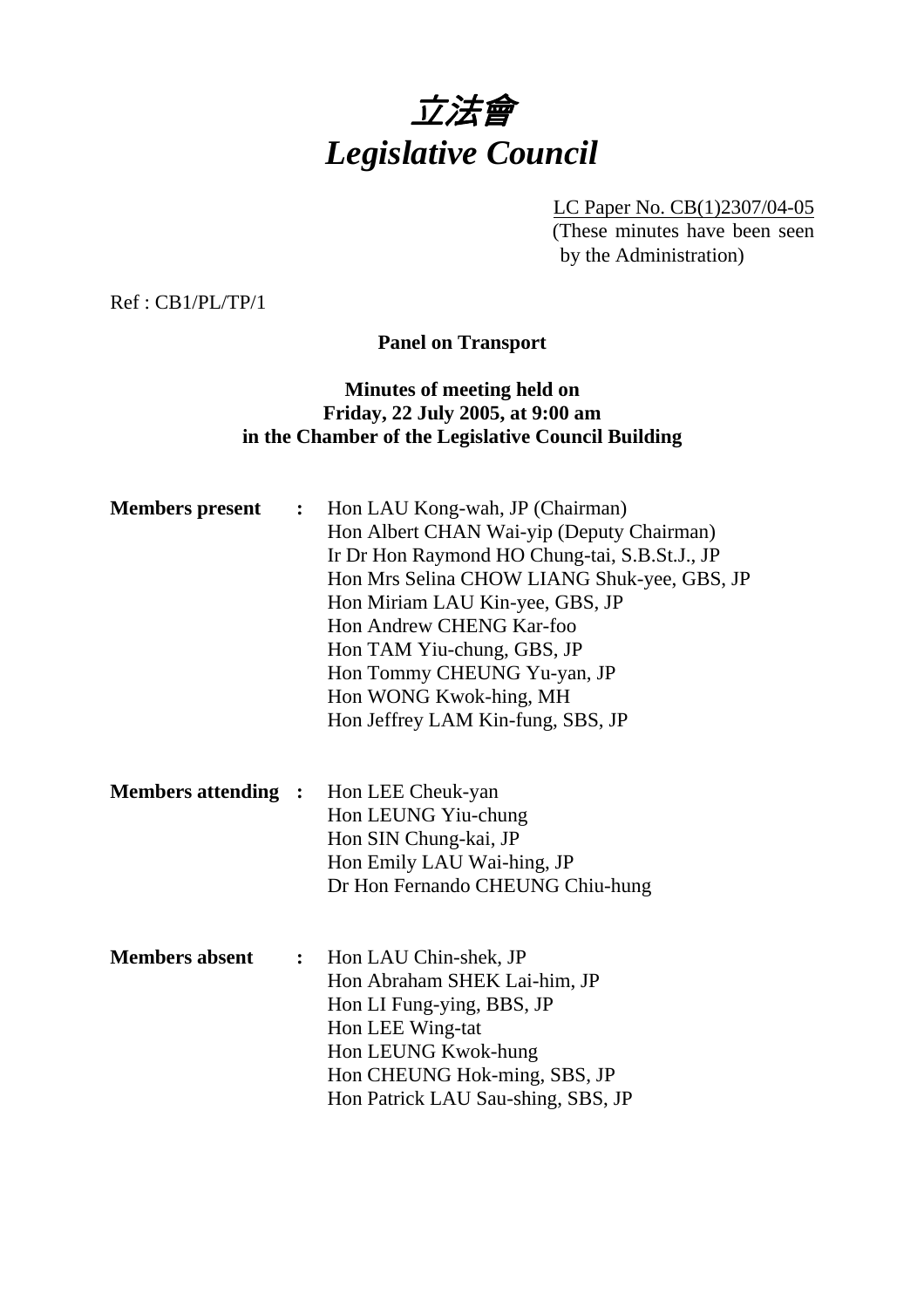| <b>Public Officers</b><br>attending | $\ddot{\cdot}$ | <b>Agenda item III</b>                                                                       |
|-------------------------------------|----------------|----------------------------------------------------------------------------------------------|
|                                     |                | Miss Cathy CHU<br>Deputy Secretary for the Environment, Transport and Works<br>(Transport)2  |
|                                     |                | Miss Angela LEE<br>Principal Assistant Secretary for the Environment, Transport<br>and Works |
|                                     |                | Mrs MA LO To-wan, Mary<br><b>Commissioner for Rehabilitation</b>                             |
|                                     |                | Mr Don HO<br>Assistant Commissioner for Transport/<br><b>Management and Paratransit</b>      |
|                                     |                | Mr Tommy NG<br>Chief Transport Officer/Planning/<br>Disabled Transport & Project             |
|                                     |                | <b>Agenda item IV</b>                                                                        |
|                                     |                | Ms Annie CHOI                                                                                |

Ms Annie CHOI Deputy Secretary for the Environment, Transport and Works (Transport)3

Mr Donald NG Principal Assistant Secretary for the Environment, Transport and Works (Transport)6

Mr Stephen IP Assistant Commissioner for Transport/New Territories

### **Agenda item V**

Ms Annie CHOI Deputy Secretary for the Environment, Transport and Works (Transport)3

Ms Elizabeth TAI Principal Assistant Secretary for the Environment, Transport and Works (Transport)2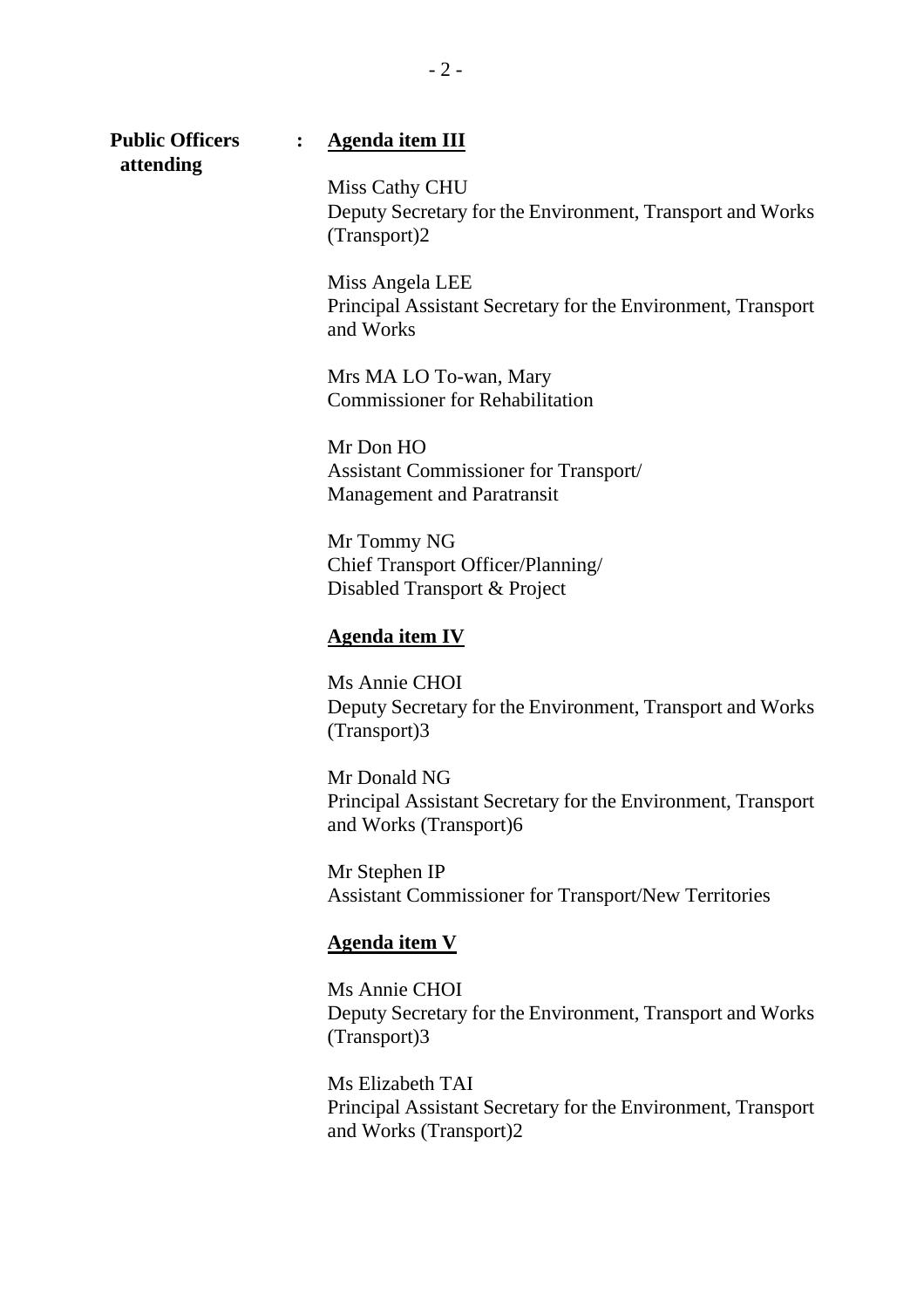#### **Agenda item VI**

Dr Sarah LIAO Secretary for the Environment, Transport and Works

Mr Joshua LAW Permanent Secretary for the Environment, Transport and Works (Transport)

Ms Annie CHOI Deputy Secretary for the Environment, Transport and Works (Transport)3

Ms Elizabeth TAI Principal Assistant Secretary for the Environment, Transport and Works (Transport)2

Mr Alan WONG Commissioner for Transport

Ms Carolina YIP Deputy Commissioner for Transport/ Transport Services & Management

Mr C K WONG, JP Deputy Director of Highways

Mr Blake HANCOCK Chief Superintendent (Traffic) Hong Kong Police Force

Mr YUEN Chung-biu Superintendent (Law Revision & Projects) (Traffic Branch HQ) Hong Kong Police Force

Mr CHEUNG Hau-wai, JP Deputy Director of Buildings

Mr LAM Siu-tong Acting Assistant Director/Existing Buildings 1

Mr Lawrence CHEUNG Acting Assistant Director of Leisure and Cultural Services (Leisure Services)1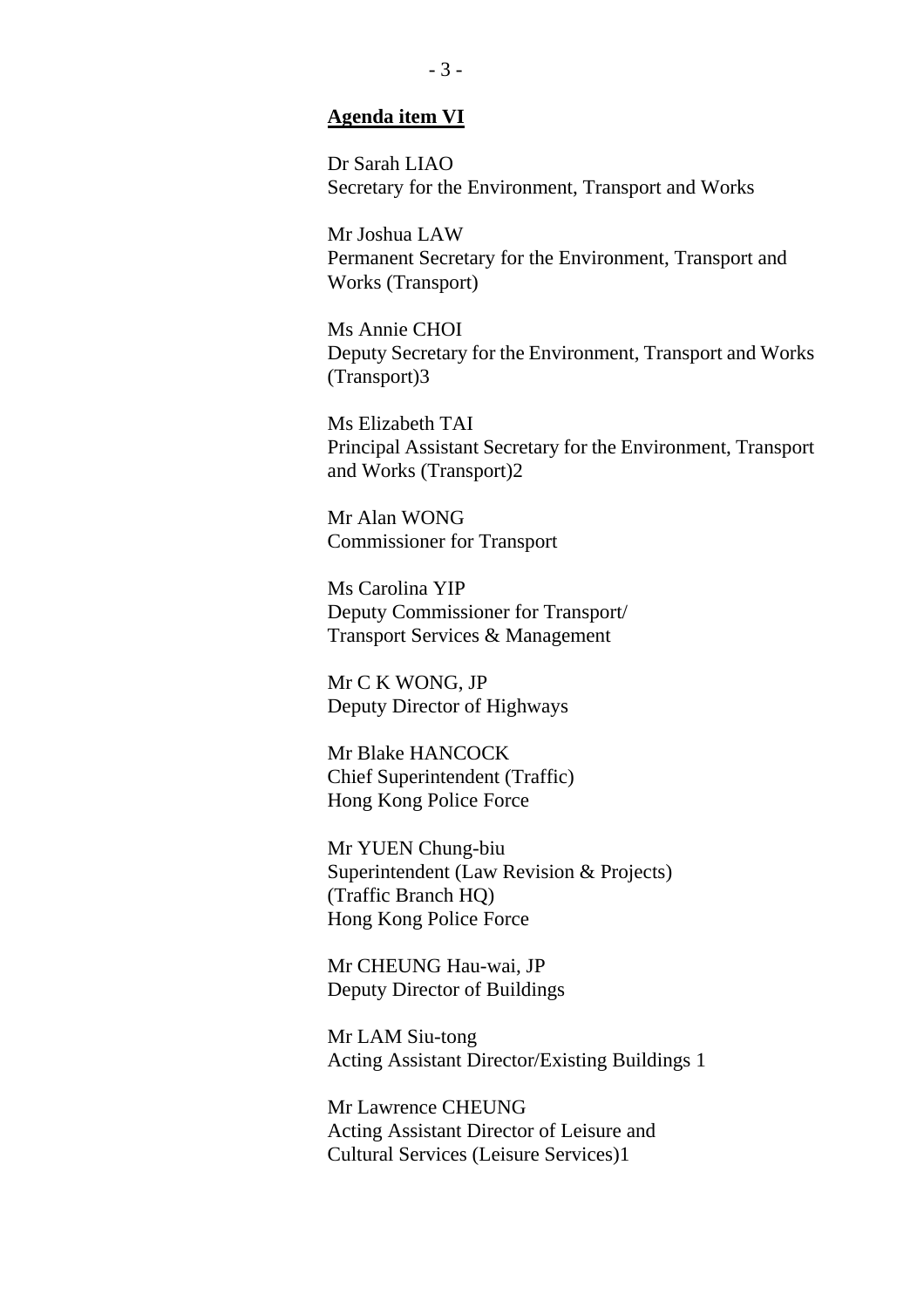Mr Daniel WAN Chief Leisure Manager (Passive Amenities) Leisure and Cultural Services Department

| <b>Attendance by</b><br>invitation |  | : Agenda item III                                          |  |  |  |
|------------------------------------|--|------------------------------------------------------------|--|--|--|
|                                    |  | <b>Kowloon-Canton Railway Corporation</b>                  |  |  |  |
|                                    |  | Mr William LEUNG<br>Senior Director – Transport (Acting)   |  |  |  |
|                                    |  | Mr Michael LAI<br><b>General Manager – Marketing</b>       |  |  |  |
|                                    |  | Ms Eva LAW<br>General Manager – Corporate Affairs (Acting) |  |  |  |
|                                    |  | <b>MTR Corporation Limited</b>                             |  |  |  |
|                                    |  | Mr Andrew McCUSKER<br><b>Deputy Operations Director</b>    |  |  |  |
|                                    |  | Mrs Miranda LEUNG<br>General Manager – Corporate Relations |  |  |  |
|                                    |  | 殘疾人士爭取公共交通半費優惠聯席                                           |  |  |  |
|                                    |  | Mr CHEUNG Kam-kuen<br>Director                             |  |  |  |
|                                    |  | Mr LO Kin-ping<br>Member                                   |  |  |  |
|                                    |  | Mr CHAN Kam-yuen<br>Member                                 |  |  |  |
|                                    |  | Ms Agnes LEE<br>Sign Interpreter                           |  |  |  |
| <b>Clerk in attendance :</b>       |  | Mr Andy LAU<br>Chief Council Secretary (1)2                |  |  |  |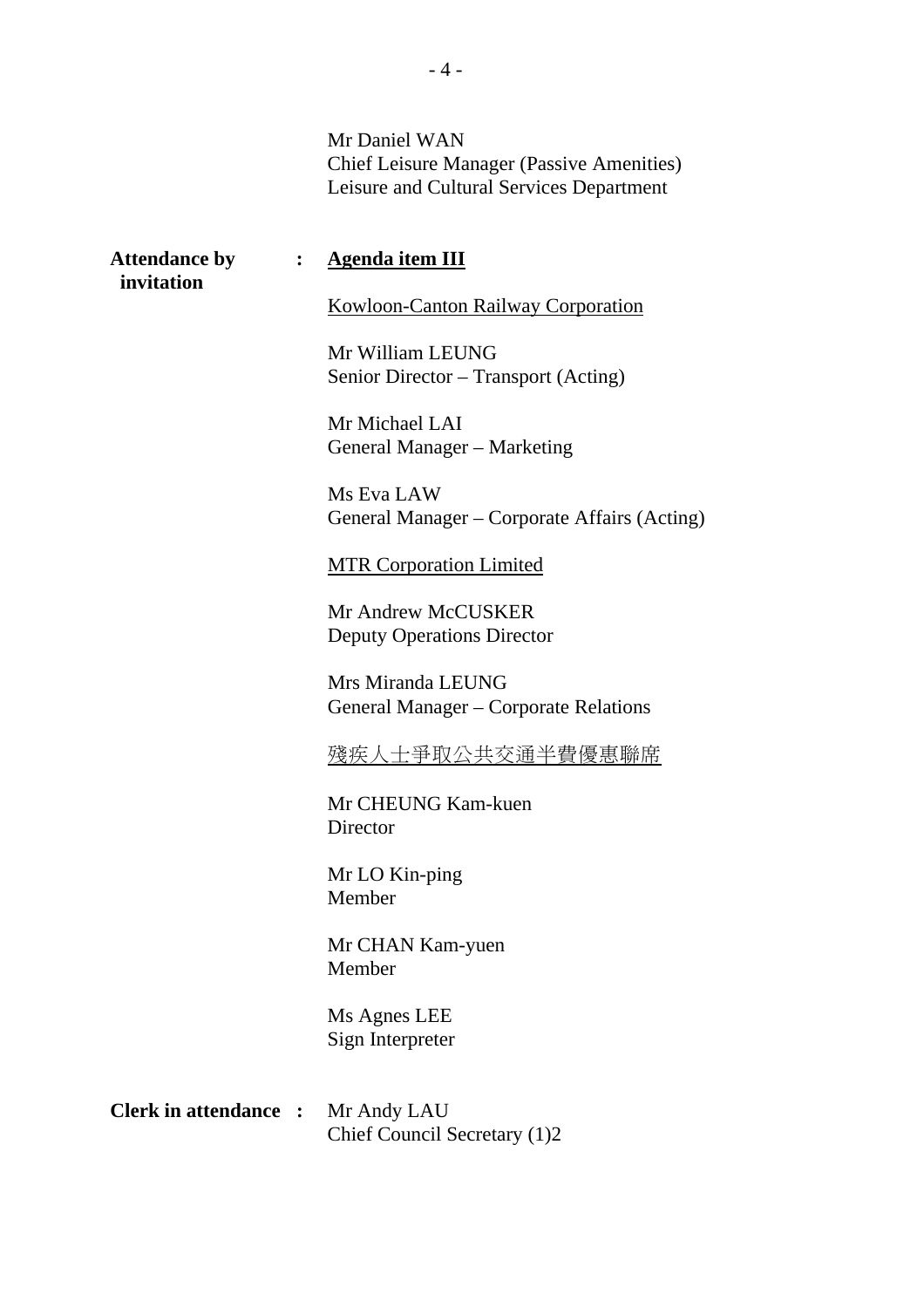| <b>Staff in attendance :</b> Ms Anita SIT | Senior Council Secretary (1)9 |
|-------------------------------------------|-------------------------------|
|                                           | Miss Winnie CHENG             |

Legislative Assistant (1)5

## Action

| I            | Confirmation of minutes and matters arising                             |                     |                                                        |  |  |  |  |  |  |
|--------------|-------------------------------------------------------------------------|---------------------|--------------------------------------------------------|--|--|--|--|--|--|
|              | (LC Paper No. CB(1)2089/04-05                                           | $\omega_{\rm{max}}$ | Minutes of the special meeting held<br>on 15 June 2005 |  |  |  |  |  |  |
|              | LC Paper No. CB(1)2090/04-05                                            | $\blacksquare$      | Minutes of the meeting held on<br>24 June 2005)        |  |  |  |  |  |  |
|              | The minutes of the meetings held on 15 and 24 June 2005 were confirmed. |                     |                                                        |  |  |  |  |  |  |
| $\mathbf{I}$ | Information papers issued since last meeting                            |                     |                                                        |  |  |  |  |  |  |
|              | (LC Paper No. CB(1)2007/04-05                                           |                     | - Two submissions from members of                      |  |  |  |  |  |  |
|              |                                                                         |                     | the public regarding the Hong                          |  |  |  |  |  |  |
|              |                                                                         |                     | Kong-Zhuhai-Macao Bridge                               |  |  |  |  |  |  |
|              | LC Paper No. $CB(1)2056/04-05$                                          | $\blacksquare$      | The Administration's reply to the                      |  |  |  |  |  |  |
|              |                                                                         |                     | submissions from the Experience                        |  |  |  |  |  |  |
|              |                                                                         |                     | Group and a member of the public                       |  |  |  |  |  |  |

regarding the Hong

Kong-Zhuhai-Macao Bridge)

2. Members noted the information papers issued since last meeting.

### **Procedural matter**

3. The Chairman said that the Administration had requested that the order of agenda items V "Report by the Task Force on Emergency Transport Coordination" and VI "Review on the composition, role and functions of the Transport Advisory Committee" be swapped. He suggested and members agreed that the request be acceded to. The two items were swapped accordingly.

| Ш | Concessionary public transport fares for persons with disabilities |  |  |  |  |  |  |
|---|--------------------------------------------------------------------|--|--|--|--|--|--|
|---|--------------------------------------------------------------------|--|--|--|--|--|--|

| 通半費優惠聯席                                                                                    |
|--------------------------------------------------------------------------------------------|
| - Submission from The Hong Kong<br>Joint Council of Parents of the<br>Mentally Handicapped |
|                                                                                            |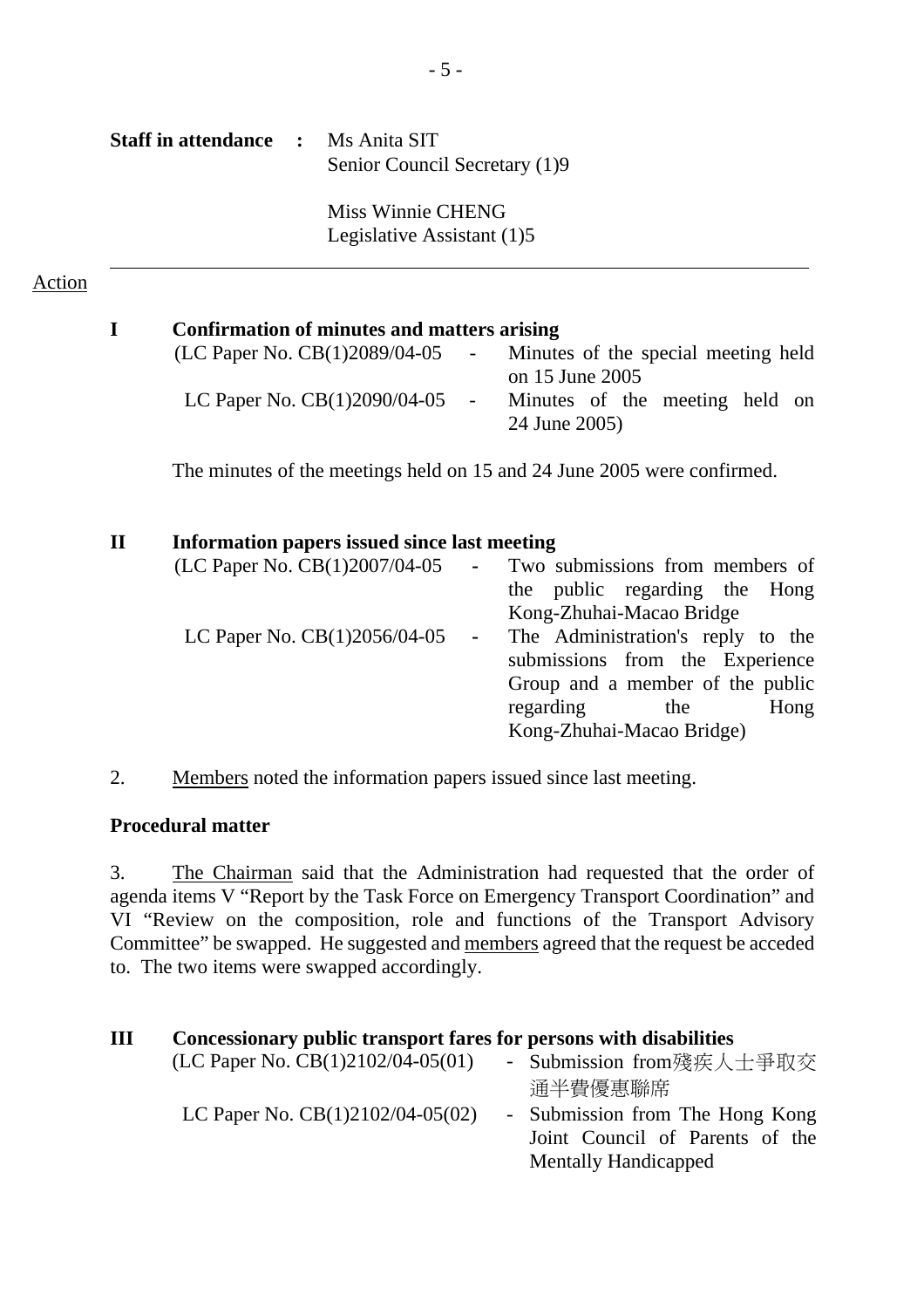| LC Paper No. $CB(1)2102/04-05(03)$ | - Submission from Alliance<br>for<br>Mutual<br>Patients'<br>Help<br>Organizations                                              |
|------------------------------------|--------------------------------------------------------------------------------------------------------------------------------|
| LC Paper No. $CB(1)2076/04-05(01)$ | - Information paper provided by the<br>Administration                                                                          |
| LC Paper No. CB(1)2100/04-05       | - Background brief on concessionary<br>public transport fares for persons<br>with disabilities prepared by the<br>Secretariat) |

# Presentation by deputations

4. Mr CHEUNG Kam-kuen, Director of 殘疾人士爭取公共交通半費優惠聯席 (聯席), presented views on the offer of concessionary fares by public transport (PT) operators for persons with disabilities (PwDs) as per his written submission tabled. The submission was subsequently issued vide LC Paper No. CB(1)2133/04-05(01).

5. Mr LO Kin-ping said that he was a member of the Hong Kong Joint Council of Parents of the Mentally Handicapped, which was a member organization of 聯席. He then presented the views of the Joint Council as per its submission (LC Paper No. CB(1)2102/04-05(02)).

6. Mr CHAN Kam-yuen said that he was a member of the Hong Kong Federation of Handicapped Youth, which was a member organization of 聯席. He then presented the views of the Federation as per its submission (LC Paper No. CB(1)2116/04-05(01)).

# Discussion

7. Mr WONG Kwok-hing said that Legislative Council (LegCo) Members had demanded the Administration to press PT operators to offer half-fare concession to PwDs since 2002 but little progress had been made so far. Noting that the Administration in its paper provided for the meeting only undertook to encourage PT operators to consider fare concession requests from the disabled sector, he expressed strong dissatisfaction with the Administration's attitude towards the matter. He pointed out that PwDs were an underprivileged sector in the community and thus the Government had the responsibility to assist them to integrate into society. But the Administration had been evading the responsibility. Pointing out that the Government was the majority shareholder of the MTR Corporation Limited (MTRCL) and sole owner of the Kowloon-Canton Railway Corporation (KCRC), Mr WONG said that the Government's position was crucial to the successful implementation of half-fare concession for PwDs. He asked the Administration to clarify its position.

8. The Deputy Secretary for the Environment, Transport and Works (Transport)2 (DS/T2) affirmed that the Government was committed to improving the accessibility of public transport system to PwDs, with a view to achieving the rehabilitation policy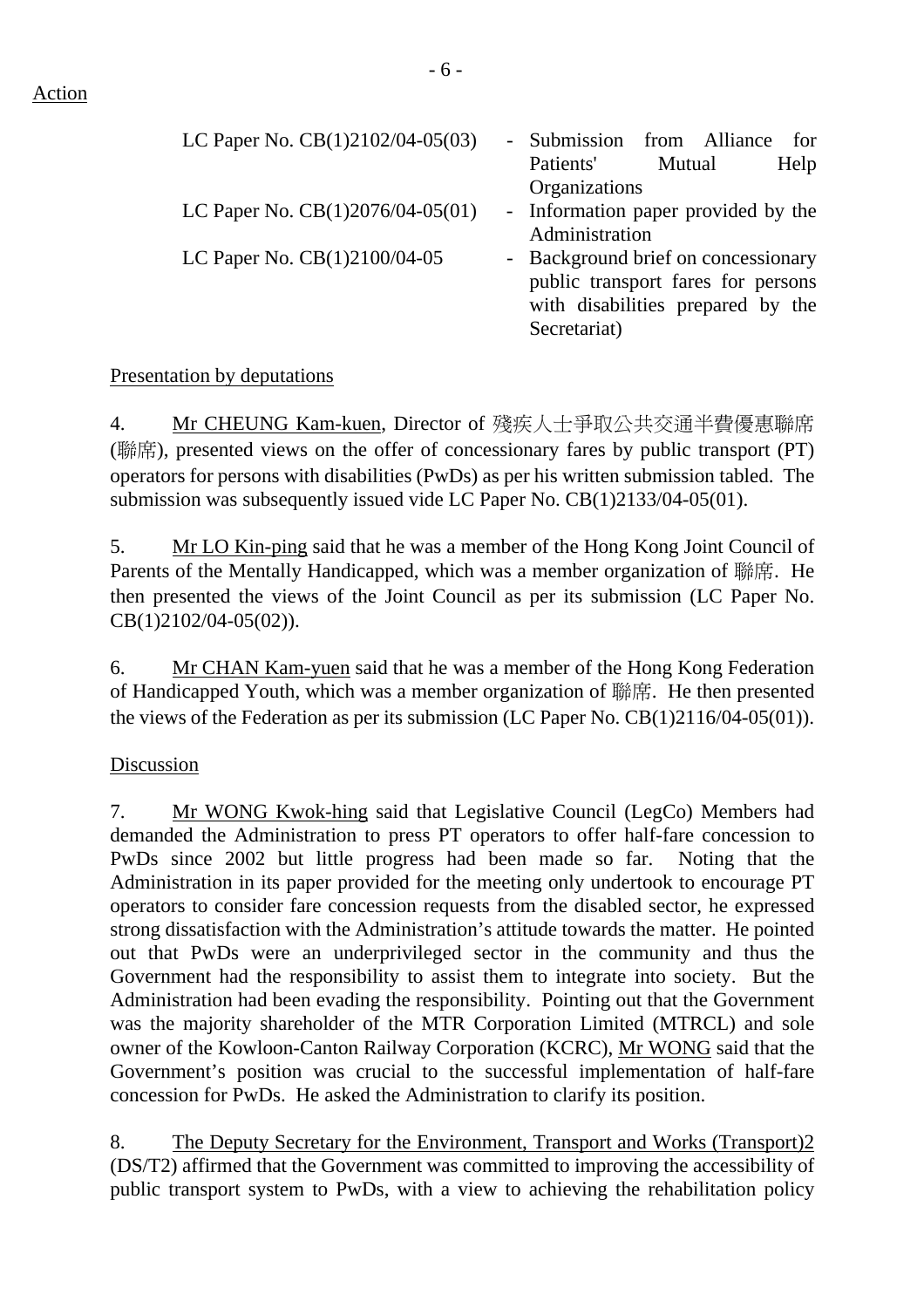objective of promoting the integration of PwDs into society. In the past few years, the Environment, Transport and Works Bureau (ETWB) and the Transport Department (TD) had been in touch with the major PT operators to urge them to consider providing fare concessions to PwDs. At present, 16 passenger ferry routes operated by six licensed or franchised ferry operators provided 30% to 50% fare discount to PwDs who were holders of the Registration Card for People with Disabilities.

9. DS/T2 appealed to members' understanding that Hong Kong was a free economy. The decision to provide fare concessions or otherwise vested with PT operators. Many PT operators had expressed concern about the definition of PwDs and the size of the disabled population, which inevitably would have a bearing on the financial implication of providing concessionary fares to PwDs on the operators. Recently, there was a suggestion of offering fare concessions to PwDs in receipt of the Disability Allowance (DA) as a start. In this connection, the Administration noted the definition of "disability" and the prohibition specified under the Disability Discrimination Ordinance (DDO) (Cap 487) that discrimination against a person on the ground of his/her disability in respect of the provision of goods, services and facilities, amongst others, was unlawful. The Health, Welfare and Food Bureau (HWFB) was examining whether providing fare concessions to PwDs who were recipients of DA only was not unlawful and was seeking legal advice in this regard. HWFB would also consult non-government organizations (NGOs) representing the disabled community on the suggestion. With a clearer understanding of the legal implications and the number of potential PwD beneficiaries of concessionary transport fares, the Administration would then follow up with PT operators the fare concession matter.

10. Mr CHENG Kar-foo said that he was perplexed by the suggestion that the offer of concessionary fares to certain groups of PwDs might contravene the DDO. He understood that concessionary fares were provided for PwDs by PT operators in many overseas countries which also had legislation similar to the DDO. He therefore considered that the Administration must not dwell on the issue thereby delaying the implementation of fare concessions for PwDs. Mr CHENG further said that the two railway corporations earned huge profits each year and often claimed that their railway systems were of prime standards around the world. They could well afford to offer fare concessions to PwDs and should live up to their reputation by doing so. He suggested that as the Government wholly owned KCRC, KCRC could make the first move in the offer of fare concessions to PwDs.

11. DS/T2 explained that in view of the PT operators' concern about the size of the disabled population, there was the suggestion of providing fare concessions to PwDs in receipt of the DA as a start. It was in this context that the issue of possible legal implications in relation to the DDO arose. Regarding the two railway corporations, the Administration had conveyed the fare concession request to them. The corporations were required to operate according to prudent commercial principles, and they had autonomy on fare matters.

12. Mr William LEUNG, Senior Director – Transport (Acting) of KCRC, said that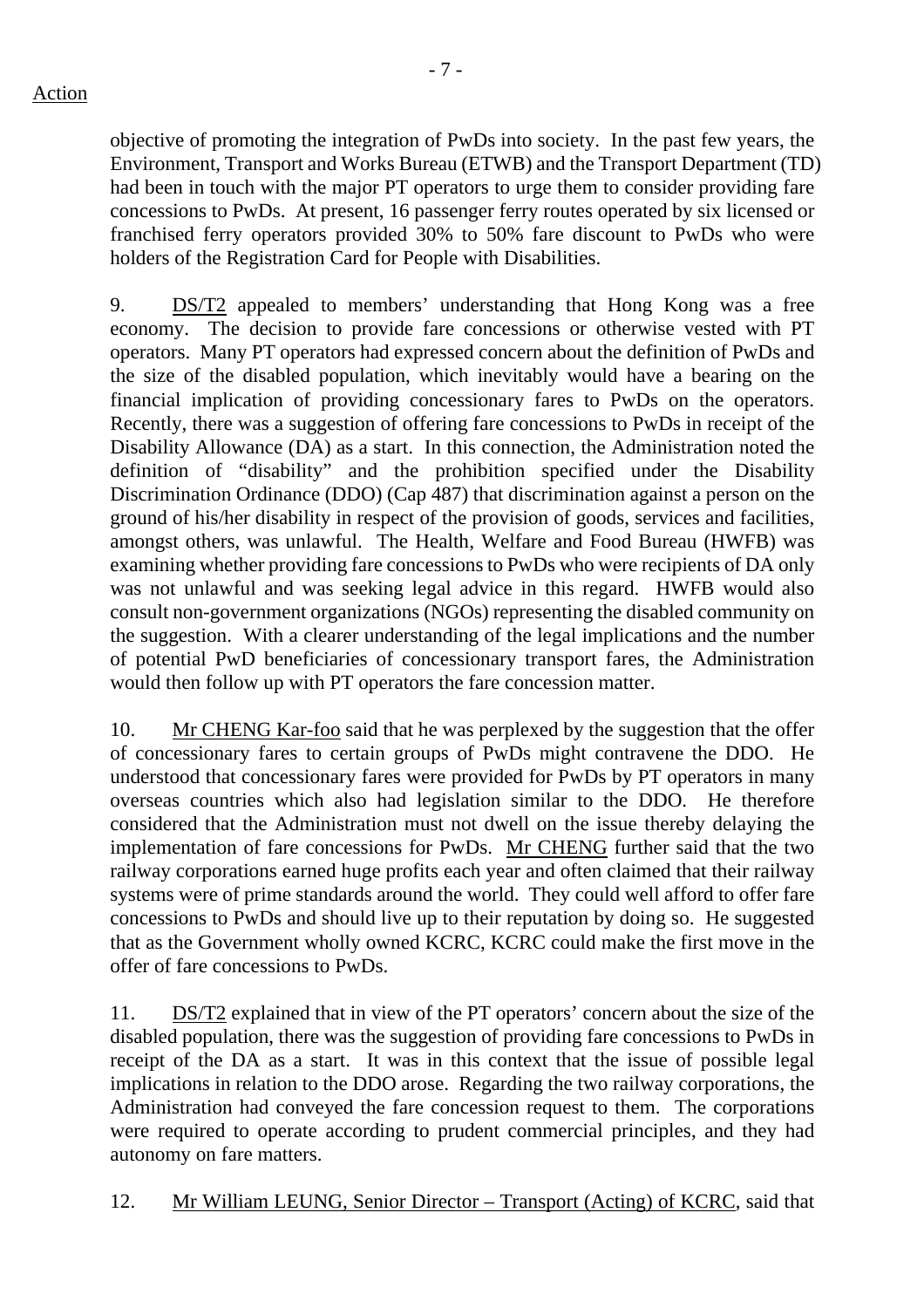- 8 -

KCRC was required by law to operate its business according to prudent commercial principles. Apart from business factors, KCRC also took into account social factors in determining fares. In the past, KCRC had taken a number of measures to enhance the accessibility of its services to PwDs. With regard to fares, KCRC's objective was not to maximize profit, but to achieve a reasonable return to support the investment in new rail lines, to reduce the interest expenses on loans and to improve the existing facilities and services. KCRC all along maintained a dialogue with PwDs so as to identify possible areas of enhancements to better facilitate the use KCRC services by PwDs. KCRC had also offered various types of fare concessions, such as free shuttle services, inter-modal interchange discounts and monthly passes. PwDs could benefit from these concessions. KCRC would continue to provide different types of fare concessions for its passengers.

13. Mr Andrew McCUSKER, Deputy Operations Director of MTRCL, said that MTRCL was sympathetic to the needs of the disabled. As a socially responsible corporation, MTRCL had invested about \$400 million over the past 10 years to provide facilities to facilitate the use of the transit system by the disabled. However, the corporation believed that fare subsidies for the disabled fell under the rubric of public policy, which should be set and funded by the Government. Based on MTRCL's discussions with overseas metro authorities, this appeared to be the international norm for the provision of such concessions.

14. Mr LEUNG Yiu-chung said that despite the incessant calls for provision of transport fare concessions by the disabled community and relevant motions repeatedly passed by LegCo in the past years, there had been little progress on the matter. When responding to the motion on "Transport Needs of People with Disabilities" in October 2002, the Secretary for Environment, Transport and Works (SETW) undertook to take up the matter proactively. However, as at today, the Administration was still dwelling on issues relating to the definition of "disability", and only ferry service operators were providing fare concessions for PwDs. He regretted that the Administration had failed to honour its promise of enabling the full participation of PwDs in social life. He asked how much more time was needed to sort out the issues relating to the definition of "disability" and implement fare concessions. He also asked why the Administration had not pressed the two railway corporations to provide fare concessions, though it had the power to do so.

15. DS/T2 said that since LegCo passed the motion on "Transport Needs of People with Disabilities" in October 2002, the Administration had been actively pursuing the matter through discussions with PT operators, and as a result, ferry service operators offered fare concessions to PwDs. Mr LEUNG Yiu-chung expressed disagreement that the fare concessions offered by ferry service operators were attributed to the Administration's efforts. He pointed out that organizations representing the disabled community had held numerous discussions with ferry service operators and it was mainly due to these organizations' efforts that ferry service operators agreed to offer fare concessions for PwDs.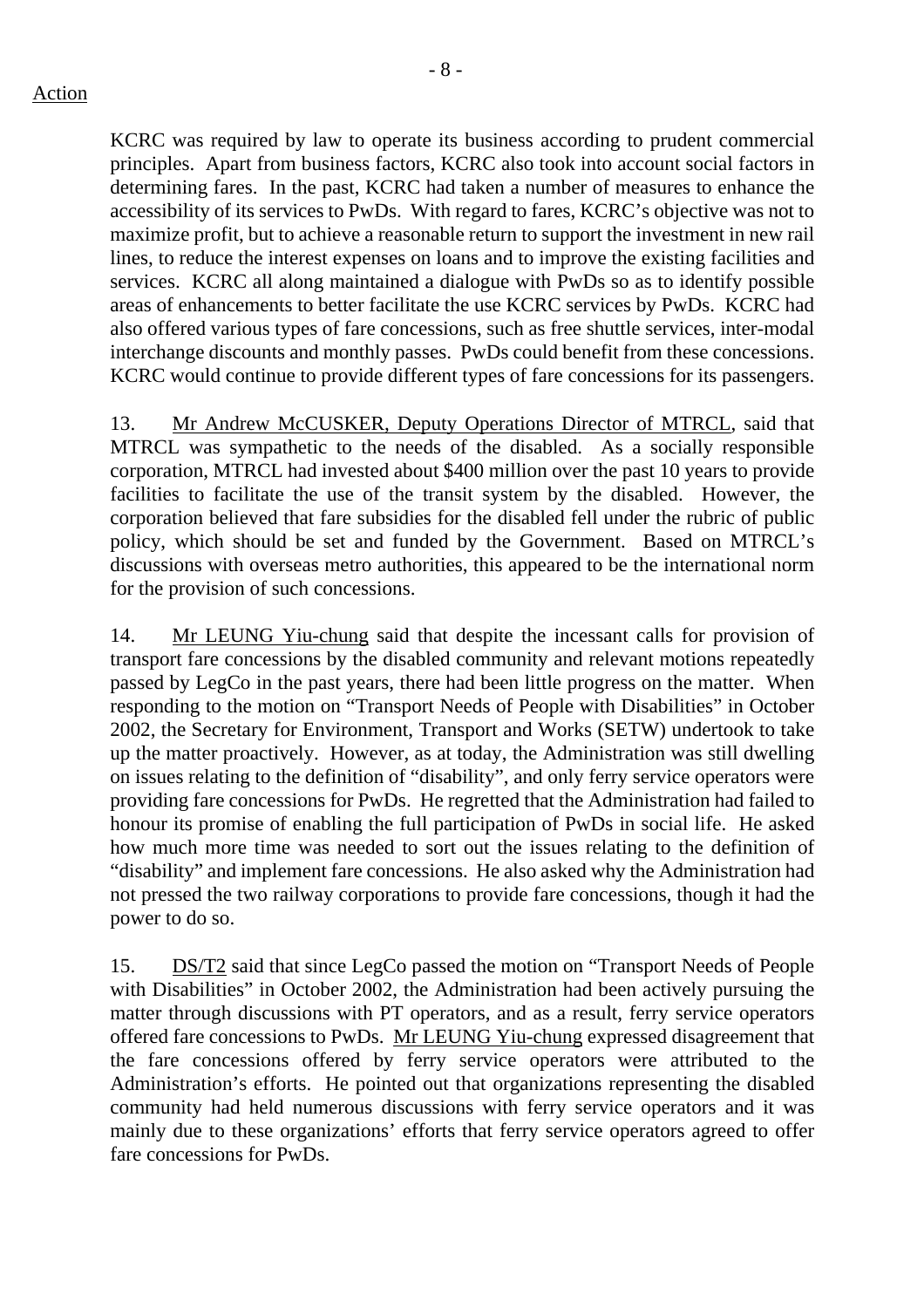16. DS/T2 further said that the definition of "disability" under the DDO had a broad and general interpretation and thus PT operators had expressed concern about the sizable financial implications of fare concession and the problem of identification of PwDs. In the light of the concern, the Administration was examining ways to assess more accurately the number of PwDs who might be eligible for fare concession. In reply to Mr LEUNG's queries, DS/T2 advised that the ferry service operators accepted the definition of "disability" under the DDO.

17. Mr Albert CHAN said that it was unlikely that PT operators would offer fare concessions to PwDs in response to the Administration's encouragement. Concrete actions must be taken by the Administration in order to materialize fare concession for PwDs. The Administration should first establish a policy under which PwDs were entitled to fare concession in using PT services. In granting any franchise for PT services, the Government should prescribe in the franchise agreement that the operator must offer fare concession to PwDs. For railways, the Government should incorporate the requirement into the relevant legislation. He further commented that fare concessions for PwDs were widely implemented in the United States, Canada and many European countries. He then asked whether the Administration would first introduce relevant amendments to the legislation governing the operation of the two railway corporations and incorporate relevant provisions in the new or renewed franchises granted to PT operators.

18. DS/T2 said that the Administration understood that in many overseas countries, PwDs enjoyed fare concessions but in most cases, the fare concessions were funded by government subsidies or the transport services were government operated. In Hong Kong, the two railway corporations were required by law to operate their business according to prudent commercial principles. They were also expected to operate on a self-financing basis in respect of their day-to-day operations and to compete with other PT services.

19. As regards franchised bus services, DS/T2 said that the franchises of bus service operators expired at different times. The Administration had been undertaking discussions with franchised bus operators on the offer of fare concession for PwDs without awaiting the franchise renewal negotiations. It should also be borne in mind that the main consideration for franchise renewal was whether satisfactory and efficient services had been provided by the operator concerned.

20. Mr Albert CHAN opined that commercial principles should never override social responsibility. The provision of fare concession for PwDs was a matter of basic social responsibility. He stressed that the responsibility lied on the Government rather than PT operators.

21. DS/T2 responded that the Administration all along encouraged the railway corporations to strike a balance between commercial principles and social considerations and give due consideration to social factors in making decisions on fares. At times of unfavourable economic conditions, the railway corporations were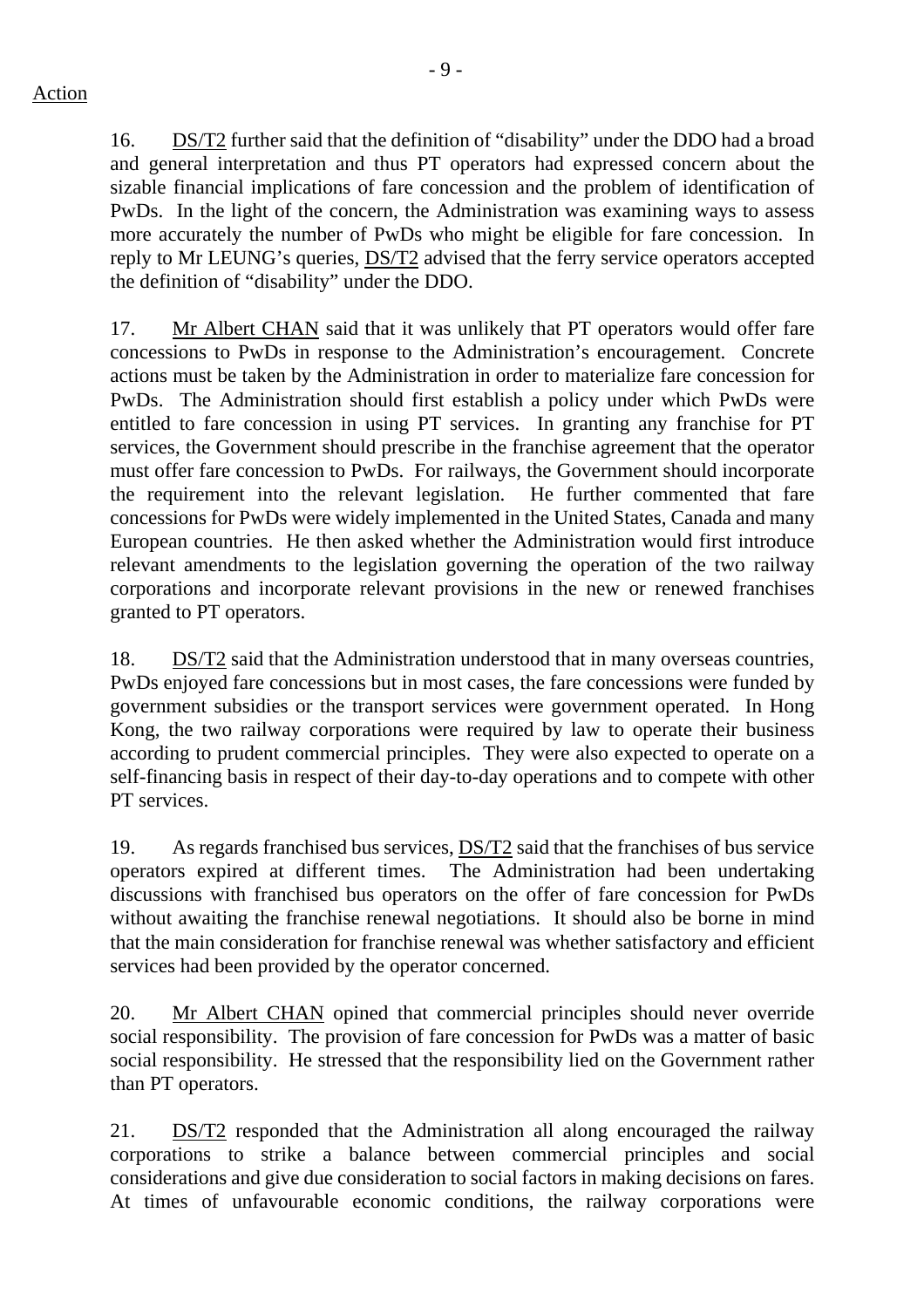encouraged to provide fare concessions to the commuting public.

22. Ms Miriam LAU said that over the past years, there had been a consensus in LegCo that PwDs should be assisted to integrate into society. Following the relevant motion debates passed in the 1990s, the railway corporations had provided various facilities for use by the disabled and franchised bus companies had replaced old buses with low-floor buses equipped with fixed ramps. Therefore, she could not agree that the railway corporations were ignoring their social responsibilities. On the other hand, she concurred that there had been little progress regarding the offer of fare concession for PwDs. She pointed out that issues pertinent to meeting the transport needs of PwDs, in particular the provision of fare concession, involved both transport and welfare policies. Whilst fare concessions were provided for PwDs in many overseas places, the fare concessions usually involved government subsidies. In the case of Hong Kong, if the Administration approached the matter only from the transport policy dimension, PT operators would be unfairly imputed the blame for the lack of such fare concession. The railway corporations were required by law to operate according to prudent commercial principles. Now the Administration urged the corporations to provide fare concession for PwDs but made it clear that it would not subsidize the fare concession. This was contrary to prudent commercial principles. She considered that without government funding, no solution could ever be reached on the matter. She therefore asked whether the Administration would consider using public funds to provide fare concessions for PwDs, so that PwDs could soon enjoy fare concessions. Noting from the letter from the 聯席 (LC Paper No.  $CB(1)2102/04-05(01)$ ) that the DA did not include the element of transportation expenses, she sought clarification from the Administration and asked whether the Administration would consider incorporating the element into the DA if that had not been the case.

23. The Commissioner for Rehabilitation (C for R) said that HWFB was very concerned about the transport needs of the disabled. The Secretary for Health, Welfare and Food (SHWF) had met with representatives of PwDs to understand their concerns in this area a few months ago. There were resource constraints to treat the matter as a welfare issue. The Administration's approach was to enlist the support of the whole community and to make use of community resources as far as possible to achieve the rehabilitation policy objective. As regards the DA, she advised that it was a form of cash allowance not subject to any means test. The purpose was to offer some form of financial assistance to the severely disabled to meet their needs arising from disability. It was not specified whether the DA covered transportation expenses.

24. Mr LEE Cheuk-yan said that he was disappointed with the Administration's response on the matter, which he considered was clearly contradictory to the claim made by the Administration of promoting the integration of PwDs into society. He pointed out that the objective of providing fare concession for PwDs was to encourage them to seek employment and participate in social life. Since their salaries were usually on the low side, it was necessary to provide fare concession for them to fully meet their transport needs. The Administration claimed that it encouraged the railway corporations to provide fare concessions. Yet the corporations, in particular the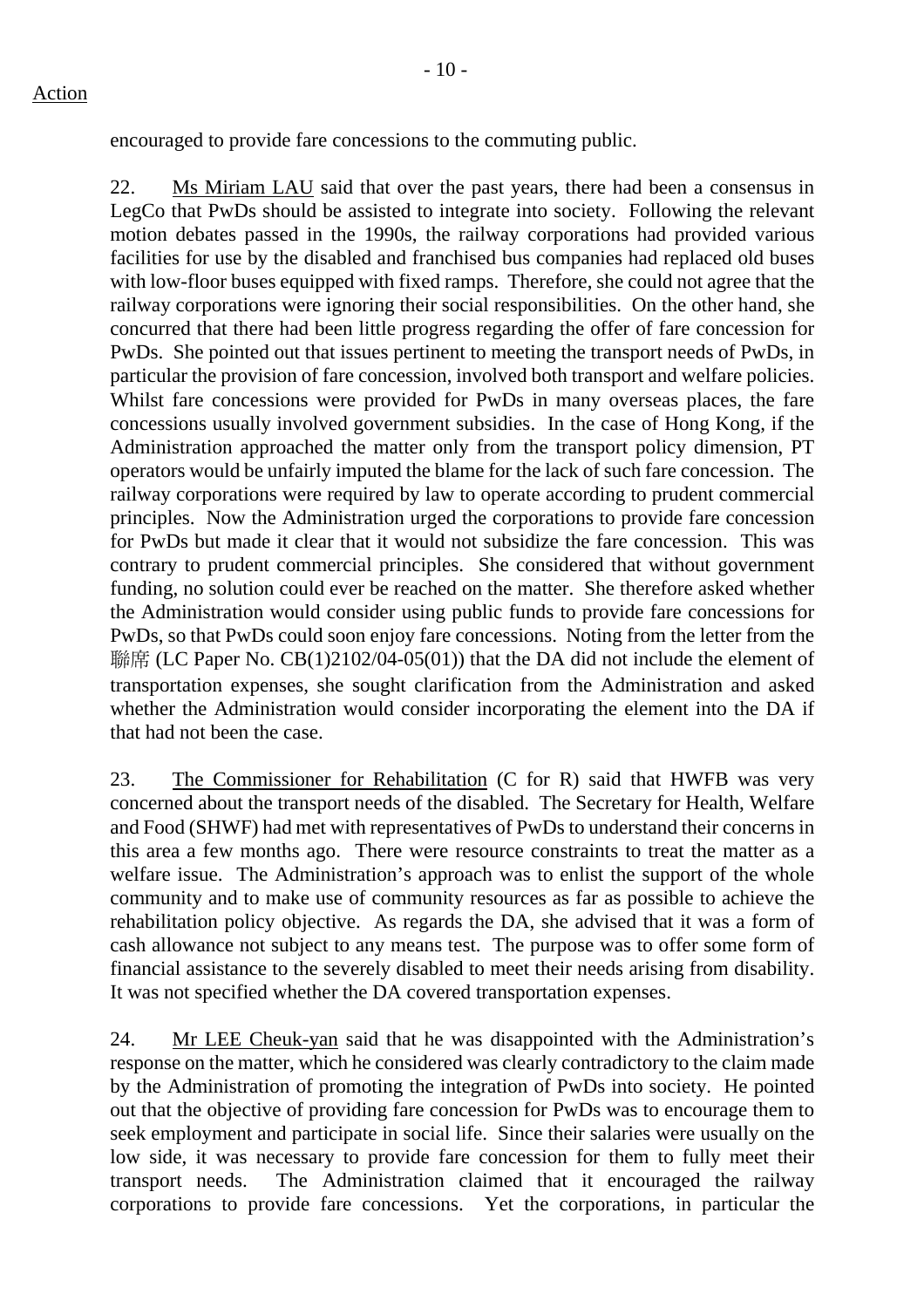### Action

- 11 -

MTRCL, were of the view that fare concessions were a matter of welfare policy and should be provided through government subsidies. He found the situation ridiculous and unacceptable. He pointed that there was no dispute that fare concession should be provided for PwDs. The question was who was to pay for the fare concession. The Government might provide the necessary funds directly, or being the majority shareholder of MTRCL and the sole owner of KCRC direct the corporations to provide fare concession for PwDs. He asked the Administration to clearly state which approach it would take to implement fare concession for PwDs.

25. DS/T2 reiterated that under Government's transport policy, the Government would not provide any subsidy in respect of the daily operations of PT operators. Although the railway corporations should operate their business according to prudent commercial principles, the Administration encouraged the corporations to give due consideration to the community's expectations and requests. It was thus up to the corporations to decide how it would respond to the community's request for the provision of fare concession for PwDs.

26. Mr CHEUNG Chiu-hung asked whether the Administration and the railway corporations agreed that in principle, fare concession should be provided to PwDs to promote their integration into society. He pointed out that the two railway corporations were offering concessionary fares to children, students below 18 and seniors aged 65 or above. Those aged below 18 accounted for 21% of the total population and those aged 65 or above accounted for 15%. The number of PwDs aged between 15 and 64 was some 210 000, which was about 3% of the total population. Hence, the size of the disabled population was relatively small. He then enquired about the financial implication on the railway corporations if they offered half-fare concession for PwDs, and their timetable for implementation of half-fare concession for PwDs.

27. Mr William LEUNG said that based on the principle of equity, KCRC considered that PwDs had the right to use all PT facilities. KCRC had invested over \$200 million to facilitate the disabled to use KCRC services. All along, KCRC had been providing various types of fare concessions. PwDs like other passengers could enjoy the concessions. Mr Michael LAI, General Manager – Marketing of KCRC, supplemented that KCRC would actively consider any measure that would facilitate the use of KCRC services without compromising prudent commercial principles. Currently, KCRC did not have records on the number of PwDs using KCRC services. Therefore, there was no basis for KCRC to work out the financial implication if half-fare concession was provided for PwDs. At this stage, KCRC did not have a timetable for provision of half-fare concession for PwDs.

28. Mr Andrew McCUSKER said that MTRCL supported the integration of the disabled into society, and that was why the corporation had invested heavily over the past years on facilities for the disabled and would continue to do so. MTRCL believed that provision of half-fare concession for PwDs was a welfare matter and should be provided through government subsidies. It was difficult to determine the financial implication of such concession as the population size of PwDs was yet to be determined.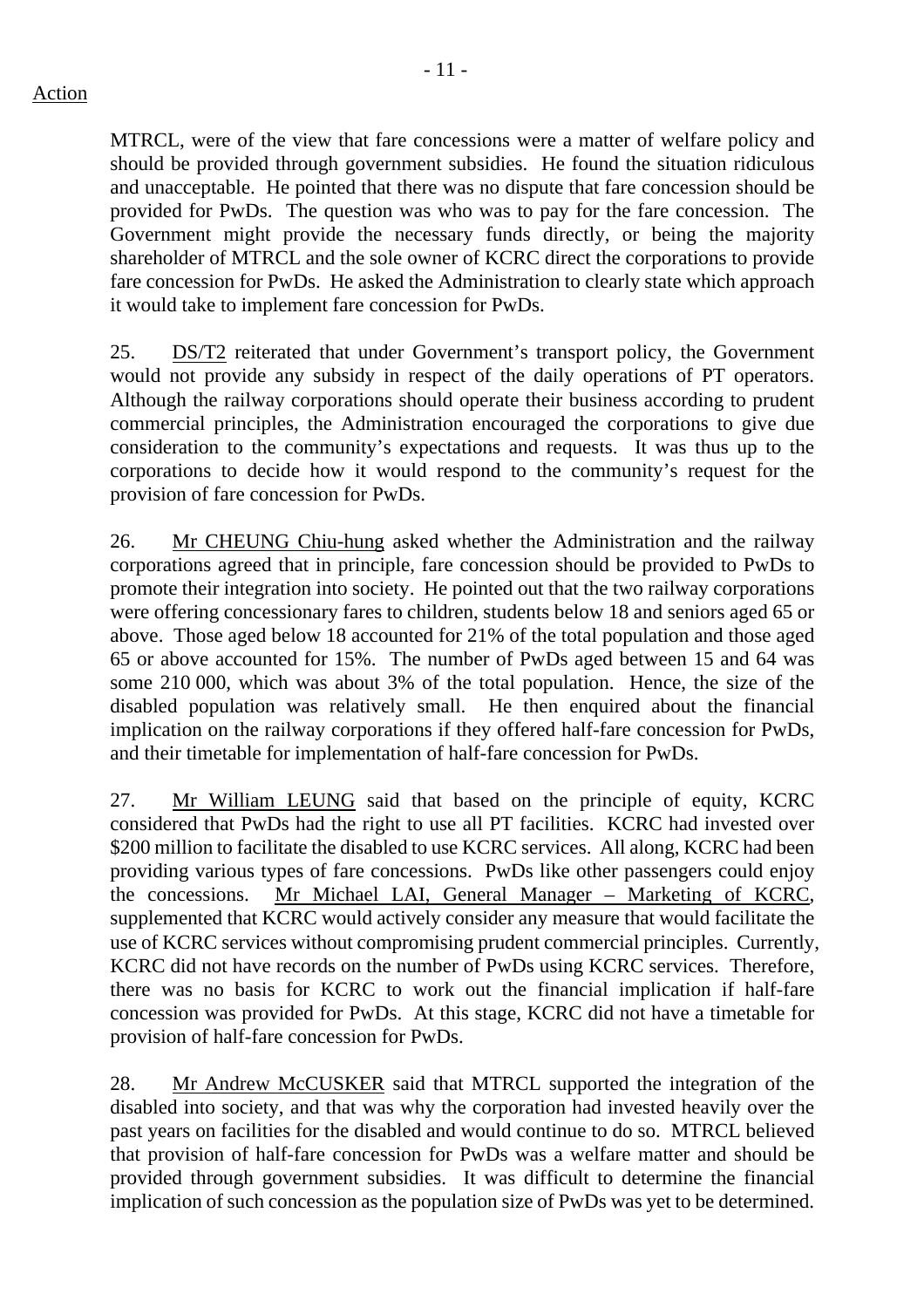The Administration was carrying out a study on the matter and MTRCL intended to work closely with the Administration.

29. DS/T2 advised that all along, the Administration encouraged PT operators to offer fare concessions benefiting various groups including PwDs. HWFB would meet with organizations representing the disabled community to further discuss the matter.

30. Mr CHEUNG Kam-kuen said that in many overseas countries, the government would press PT operators to offer fare concessions to PwDs. In contrary, the PT corporations in Hong Kong, which were earning profits and paying high salaries to their management staff, were reluctant to provide fare concessions to PwDs. He said that he had strived for the provision of fare concessions for PwDs in overseas countries and he was determined to strive for the same in Hong Kong.

31. Ms Emily LAU said that since LegCo already had the consensus that fare concession should be provided for PwDs, the Administration should proactively pursue the matter. She requested the Administration to provide a paper to explain the purpose of the DA and confirm whether it covered transportation expenses. If it was confirmed that the DA did not cover transportation expenses, the Administration should adjust the rate of the DA to include this element. She believed that LegCo Members would support such a proposal. She noted that after discounting those aged 65 or above and aged 11 or below who were already enjoying fare concessions offered by PT operators, there were about 51 800 receiving either the Normal Disability Allowance or Higher Disability Allowance. She asked whether the Administration had consulted the organizations representing the disabled community on the suggestion made by the Rehabilitation Advisory Committee of providing fare concession to PwDs in receipt of the DA as a start.

32. C for R agreed to provide a paper to explain the purpose of and expenditure items intended to be covered by the DA. She also advised that there were persons representing people with different disabilities types sitting on the Rehabilitation Advisory Committee. At the Rehabilitation Committee meeting of 14 June 2005, there was a suggestion of granting fare concession to DA recipients as a start. Members of the Rehabilitation Committee agreed to consult the disabled community on the suggestion.

(*Post-meeting note:* An information paper on "Disability Allowance" provided by the Administration was issued vide LC Paper No. CB(1)2169/04-05(01) on 3 August 2005.)

33. Ms Emily LAU invited the deputations to give views on the aforementioned suggestion. Mr CHEUNG Kam-kuen said that he did not support the suggestion. He understood that the DA was not related to transportation expenses at all. He considered that with half-fare concession, it would be much easier for PwDs to secure employment. Mr CHAN Kam-yuen said that he did not support the suggestion. He considered that apart from possible legal implications, providing fare concession to certain groups of PwDs only would have a divisive effect on the disabled community. According to his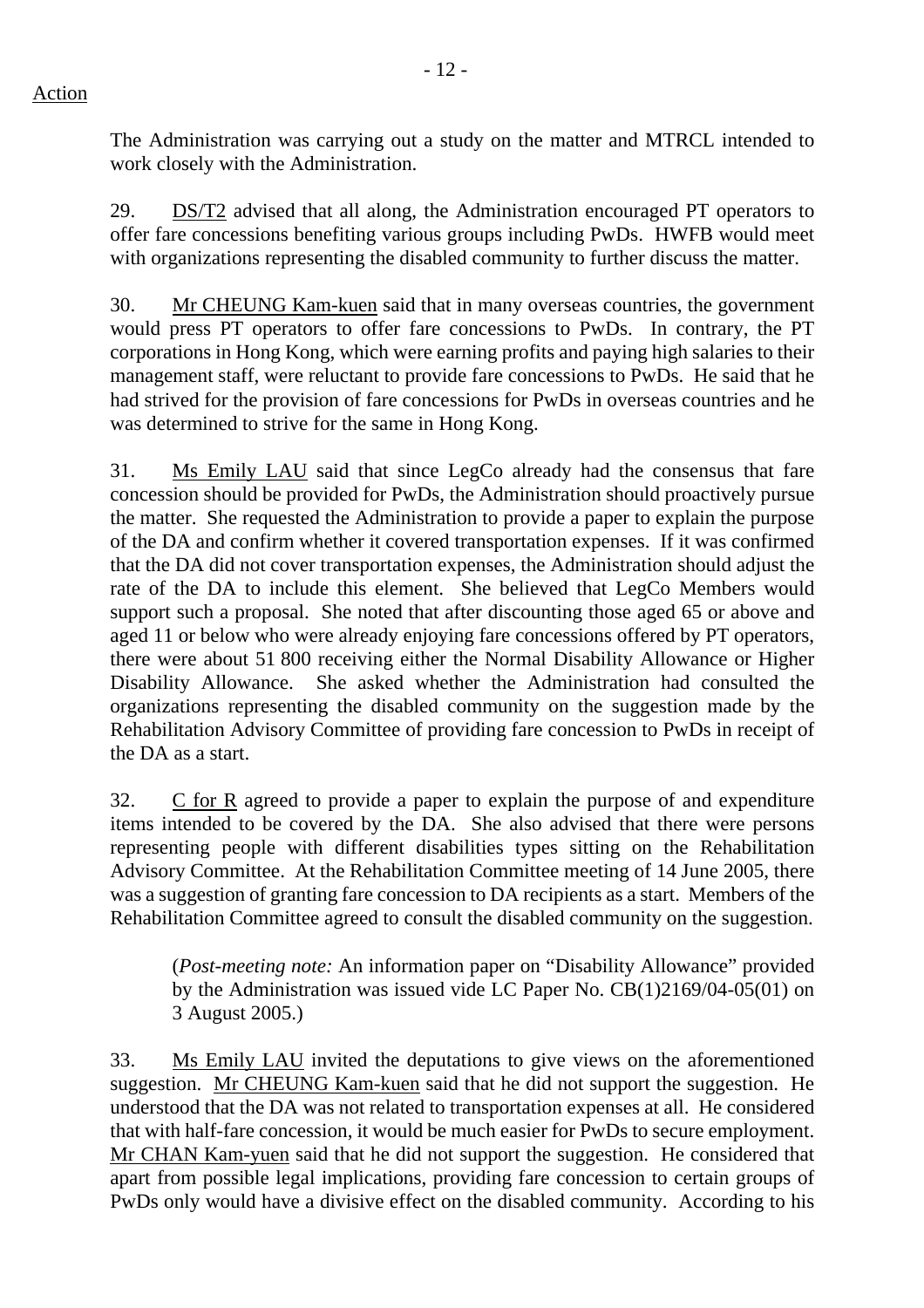understanding, the DA did not cover transportation expenses and was mainly for the expenses on special equipment required by the recipients.

34. Ir Dr Raymond HO expressed dissatisfaction with the Administration's tardiness and passiveness on the matter and commented that Hong Kong was much lagging behind many other places including the Mainland in this regard. He said that based on the Administration's response so far, it was clear that the Administration still did not have any substantive implementation plan for the provision of transport fare concession for PwDs. He considered that the size of the disabled population should not be an insurmountable problem, as there was a clear consensus on the matter in the community. He asked the Administration to state clearly the way forward and to provide a timetable for the implementation of fare concession for PwDs.

35. DS/T2 said that the major tasks ahead were to examine the legal implications of the aforesaid suggestion and carry out further discussions with the disabled community. At this stage, it was difficult to provide a definite timetable for the work.

36. The Chairman said that if the disabled community did not support the proposal, it would not be wise to dwell on the legal issue thereby causing delay in the implementation of half-fare concession for PwDs.

37. Mr TAM Yiu-chung said that the Democratic Alliance for the Betterment and Progress of Hong Kong (DAB) was of the view that in general, the income of PwDs was low. They should be assisted to actively participate and integrate into the society. DAB therefore supported the proposal of offering them half-fare concession for use of PT services. DAB considered that issues relating to the size of the disabled population and the identification problem could be resolved, and a more viable arrangement was for the Government and PT operators to share the costs of providing the fare concession.

38. DS/T2 said that from the transport policy angle, the Government would encourage PT operators to offer fare concessions but the Government would not subsidize the daily operations of any PT service. The Administration would follow up the matter and continue to discuss with concerned parties.

39. Mr WONG Kwok-hing said that the Panel should further discuss the matter at a future meeting. The Chairman said that there was a consensus in LegCo that PwDs should enjoy fare concession in using PT services. The Government had the responsibility to take forward the matter and should not shift the responsibility to PT operators. Members agreed that the matter be further discussed at the first regular meeting of the Panel in the next legislative session. To facilitate fruitful discussion, the Panel would invite SETW and SHWF to attend the meeting.

40. Mr Albert CHAN moved the following motion, which was seconded by Mr CHENG Kar-foo –

"本事務委員會要求政府在本年內訂定殘疾人士乘搭公共交通優惠票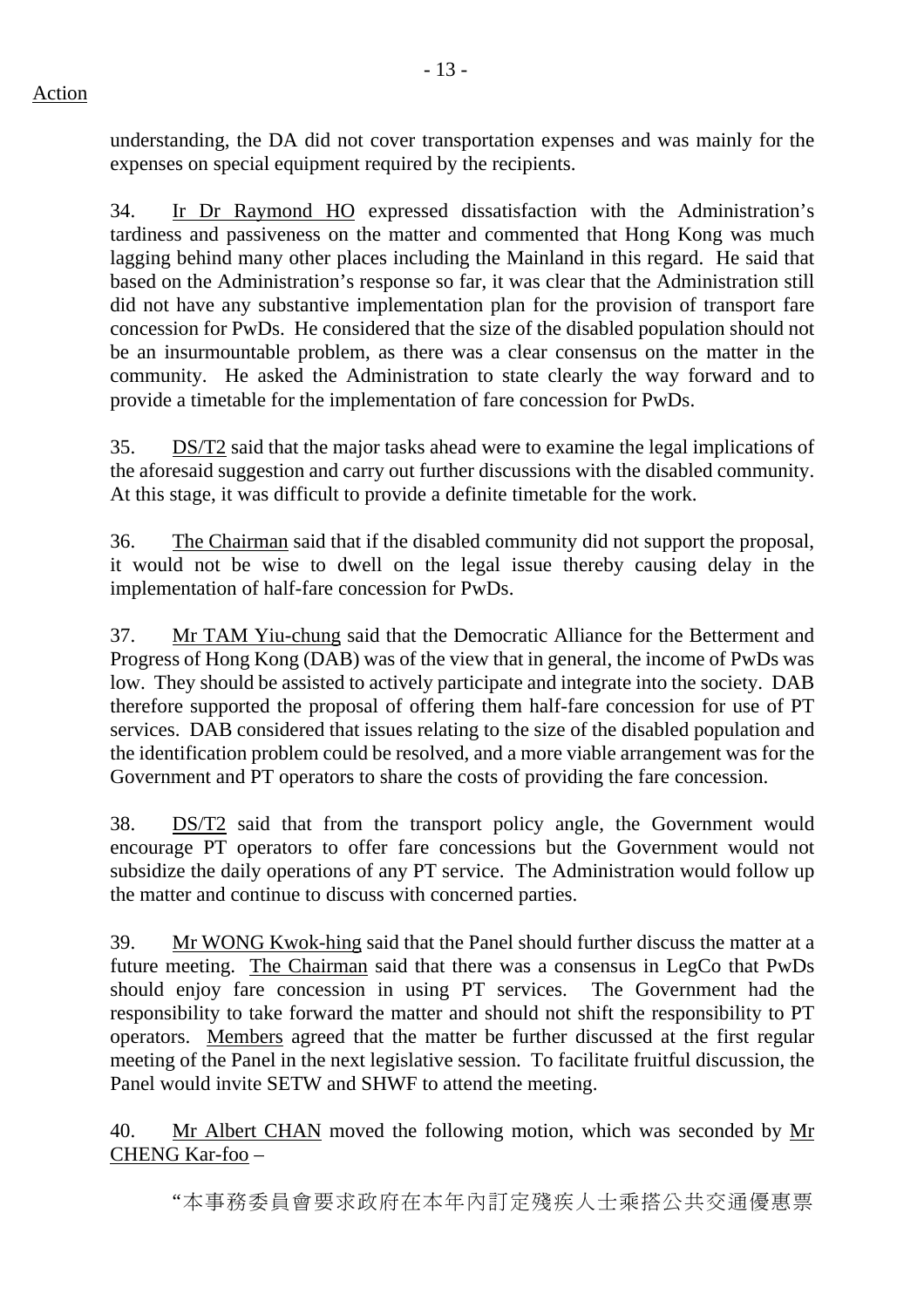價的安排。"

### English translation

"This Panel demands that the Government put in place within this year the arrangements for offering concessionary public transport fares to persons with disabilities."

41. Members supported the motion unanimously. The Chairman declared that the motion was passed by the Panel.

| IV | Recent developments of cross-boundary transport services |                                                                                                |
|----|----------------------------------------------------------|------------------------------------------------------------------------------------------------|
|    | (LC Paper No. $CB(1)2076/04-05(02)$                      | - Information paper provided by the<br>Administration                                          |
|    | LC Paper No. $CB(1)2101/04-05$                           | - Background brief on cross-<br>transport services<br>boundary<br>prepared by the Secretariat) |

42. Noting that 60 additional quotas for coach services via Lok Ma Chau (LMC) Control Point would be issued to tie in with the opening of the Hong Kong Disneyland, Mr CHENG Kar-foo was concerned whether the LMC Control Point would have adequate capacity to cope with the additional visitors brought about by these 60 quotas. He was worried that if visitors were required to wait for a long time at the LMC Control Point, the image of Hong Kong as a destination city for visitors would be seriously undermined. He enquired about the basis for issuing 60 additional quotas and whether consideration would be given to reducing the number of quotas to be issued at the outset. He also asked about the measures to be taken by the Administration to divert travellers to Lo Wu Control Point so as to optimize the utilization of various control points.

43. The Deputy Secretary for the Environment, Transport and Works (Transport)3 (DS/T3) said that the Administration had examined the issue with the Tourism Commission, the relevant departments and Mainland authorities based on the estimate provided by Hong Kong Disneyland. It came to the conclusion that 60 additional quotas for coach services should be issued to take visitors from Shenzhen and Guangdong via LMC to the Hong Kong Disneyland direct. LMC and Huanggang Control Points should be marginally able to handle the additional visitors brought about by these 60 quotas during peak hours. Initially, 45 trips would be operated during the three hours in the morning peak period to cater for the special transport need of day-trippers from the Mainland to Hong Kong Disneyland. Given Lo Wu Control Point had the largest capacity and could handle many more passengers than LMC, the Administration would launch publicity activities to encourage Mainland visitors to use Lo Wu Control Point so as to relieve the pressure at LMC Control Point. Also, a Railbus service was being planned by the Kowloon-Canton Railway Corporation (KCRC). The connecting bus service would enable East Rail passengers to travel to Hong Kong Disneyland directly from the Sheung Shui Station.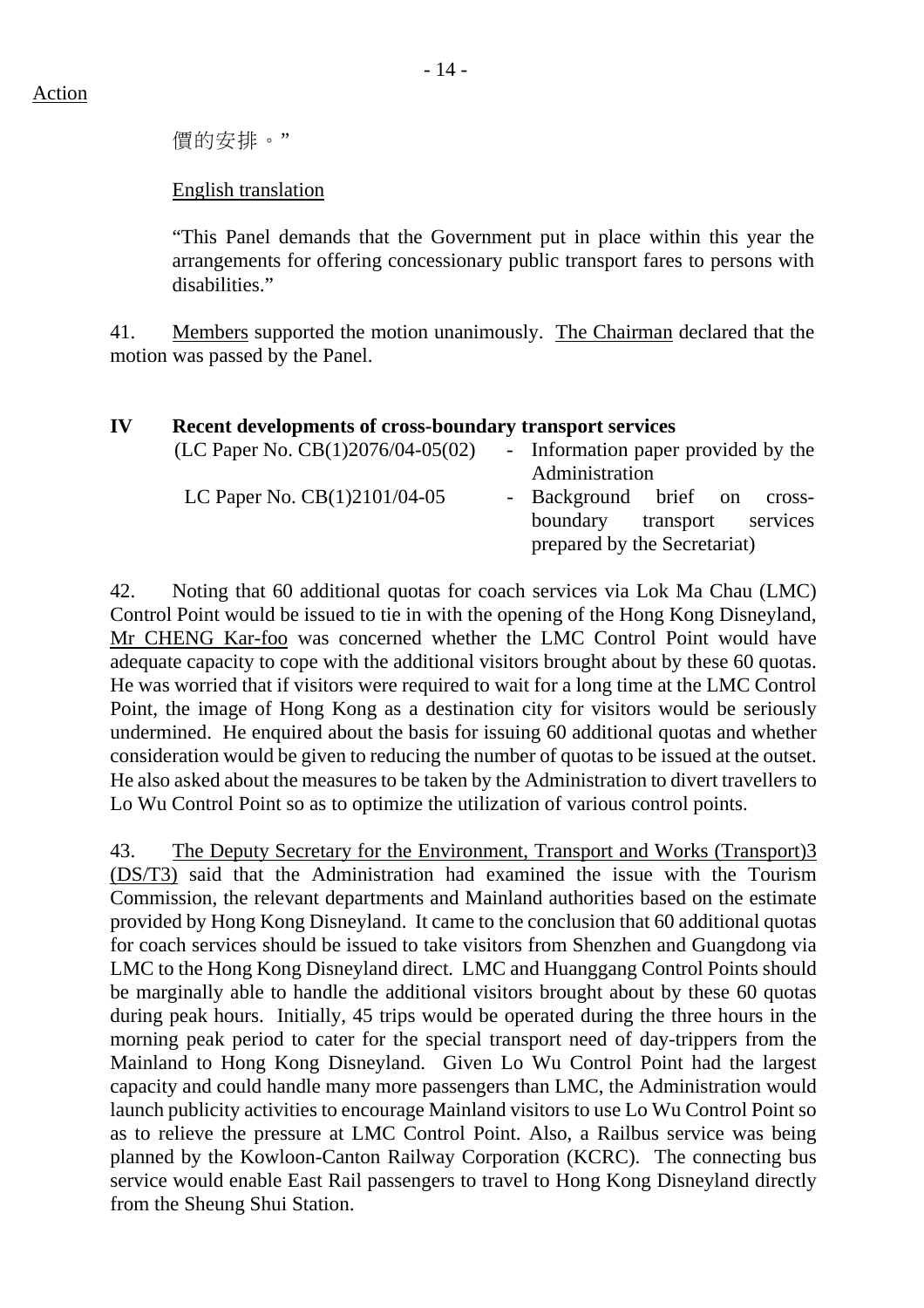44. The Chairman also expressed concern about the possible chaos at LMC Control Point, particularly during the morning peak period. Due to the price differential between the coach service via LMC Control Point and the railway service via Lo Wu Control Point, he envisaged that the former would be more popular among visitors from the Mainland. The situation was similar to that between Cross Harbour Tunnel and Western Harbour Crossing. He therefore urged the Administration to liaise with KCRC with a view to lowering the transportation costs for using Lo Wu Control Point to achieve passenger traffic diversion.

45. DS/T3 advised that Mainland visitors to the Hong Kong Disneyland were a new market and KCRC was considering a number of measures to attract patronage of these visitors, including fare concessions, ticketing packages and other promotional arrangements. It would take into account the needs of passengers and the state of competition in the market before finalizing the details of its service package and promotional campaign. The details would soon be announced.

46. Ms Miriam LAU pointed out that the Administration should have included in the discussion paper the proposed transport arrangements for the Hong Kong-Shenzhen Western Corridor, which would be open to traffic next year. She stressed that different modes of transport should be allowed to access the control point to ensure commuters' choice.

47. Ms Miriam LAU referred to the proliferation of illegal short-haul scheduled coach services to Huanggang Control Point to meet public demand, and the resultant action taken by the Administration in mid 2004 to regulate the services. Whilst she was in support of the Administration's move, she reminded the Administration to learn from the experience, and put in place adequate measures to maintain a proper balance in the transport market so as to safeguard the interest of legitimate transport operators whilst satisfying the transport needs of commuters. In this connection, she pointed out that as some operators of the cross-boundary hire-car services had engaged in touting activities at the airport which had already gone beyond their authorized scope of operation, she was worried that if such irregularities were allowed to exist and the service became a heavily patronized service, the Administration would be forced to regularize the service as was the case in the short-haul scheduled coach services to Huanggang Control Point. She therefore urged the Administration to look into the matter and step up enforcement with a view to safeguarding the interest of legitimate transport operators.

48. DS/T3 pointed out that the cross-boundary hire car services had existed for a long time and their scope of operation was confined by the relevant legislative and licensing conditions. The Administration would take actions to address the irregularities, if any, in collaboration with the Airport Authority, the Police and the relevant Mainland Authorities.

49. Regarding the high fares of the cross-boundary coach services, Mr Albert CHAN commented that the Administration should leave operators with the freedom to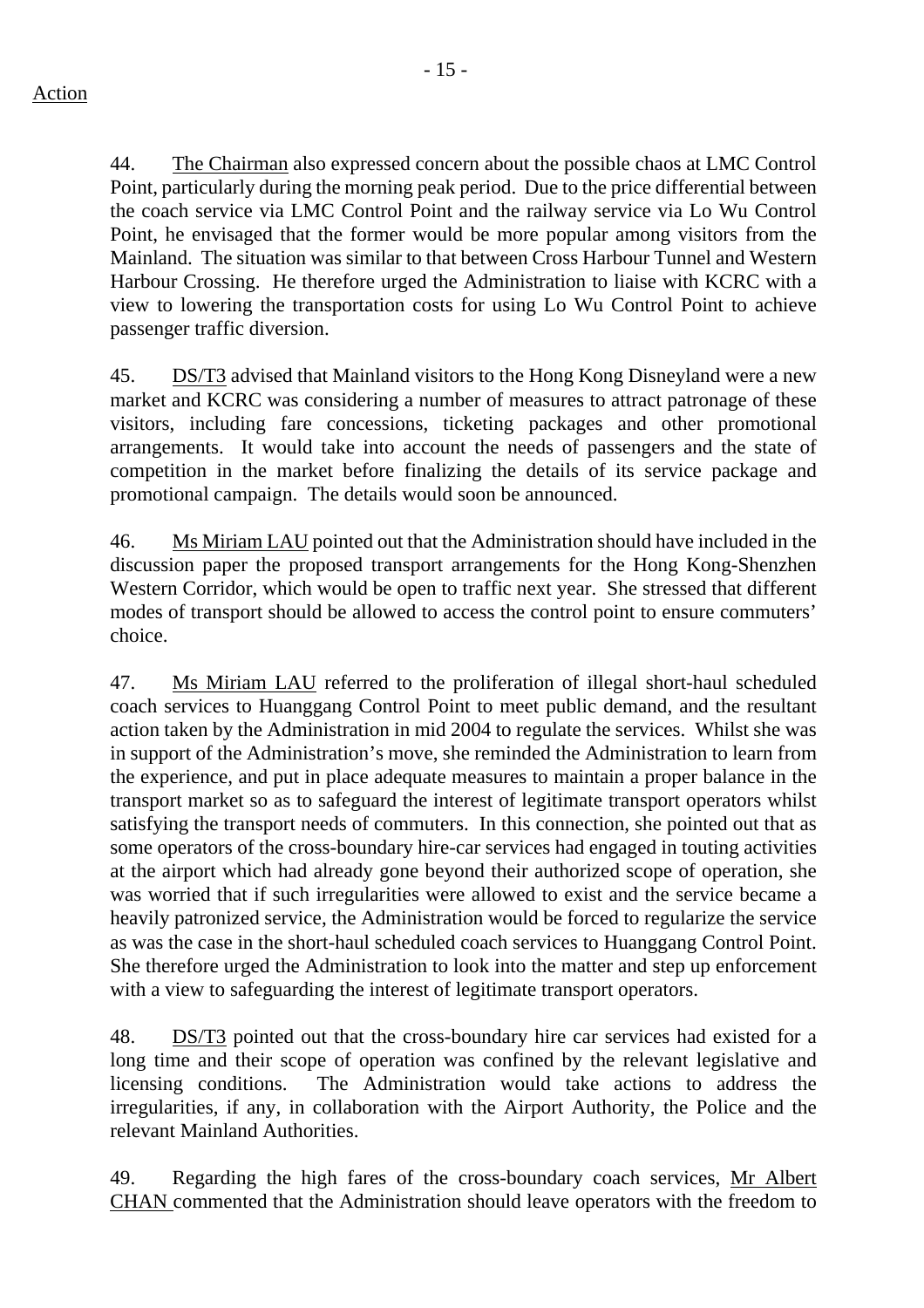determine the fares on their own based on market situation. The Administration should not preset a high fare at the tender stage with a view to maintaining the competitiveness of East Rail.

50. DS/T3 clarified that the Government policy was to let the market force determine the fares of the cross-boundary coach services. The Assistant Commissioner for Transport/New Territories added that operators were invited to submit their tender proposals last year for operation of the short-haul cross-boundary coach services. The Administration did not predetermine the fares of the services. Indeed, due to market competition, concessionary fares had been offered by some operators and such concessions were still in force.

51. Mr Albert CHAN expressed dissatisfaction with the Administration's overall planning at the cross boundary control points, particularly at Lo Wu Control Point which was only served by East Rail. As other modes of public transport were not allowed to operate at the control point, this had limited commuters' choice and was against the principle of competition.

52. DS/T3 replied that it was not feasible to allow other public transport modes to have access to the Lo Wu Control Point due to the geographical and physical constraints of the control point and its vicinity. As for the LMC Control Point, it was originally designed mainly for freight traffic. Over the years, there was a tremendous increase in passenger traffic. Between 1994 and now, the number of cross-boundary passengers had increased from 4 000 to some 100 000 per day. To cater for the rapid growth in traffic, the Administration had put in place a number of improvement measures to increase the capacity of the control point. With the impending opening of the Hong Kong – Shenzhen Western Corridor and Sheung Shui to LMC Spur Line, new public transport interchanges would be provided for use by the traveling public, thus offering more choices for cross-boundary passengers. In the longer term, the Hong Kong-Zhuhai-Macao Bridge was being planned.

53. Mr Albert CHAN was not convinced of the Administration's reply. He commented that the Administration should revamp its thinking to redesign the Lo Wu Control Point for the operation of other public transport services. He was dissatisfied that the Administration did not carry out the necessary study but simply assert that it was impossible to do so due to physical constraints. Indeed, if the Administration was willing to resume the land in the vicinity of Lo Wu Control Point, the technical problem could be resolved. He condemned the bureaucratic attitude of the Administration and expressed his dissatisfaction towards the Administration's refusal to take forward the redesign of Lo Wu Control Point for the benefit of the general public.

54. Members agreed to proceed with the following motion moved by Mr Albert  $CHAN -$ 

"本事務委員會要求政府當局重新設計羅湖管制站,使該站能容納各 種交通設施,讓巴士、的士、小巴等交通工具均能使用該管制站。"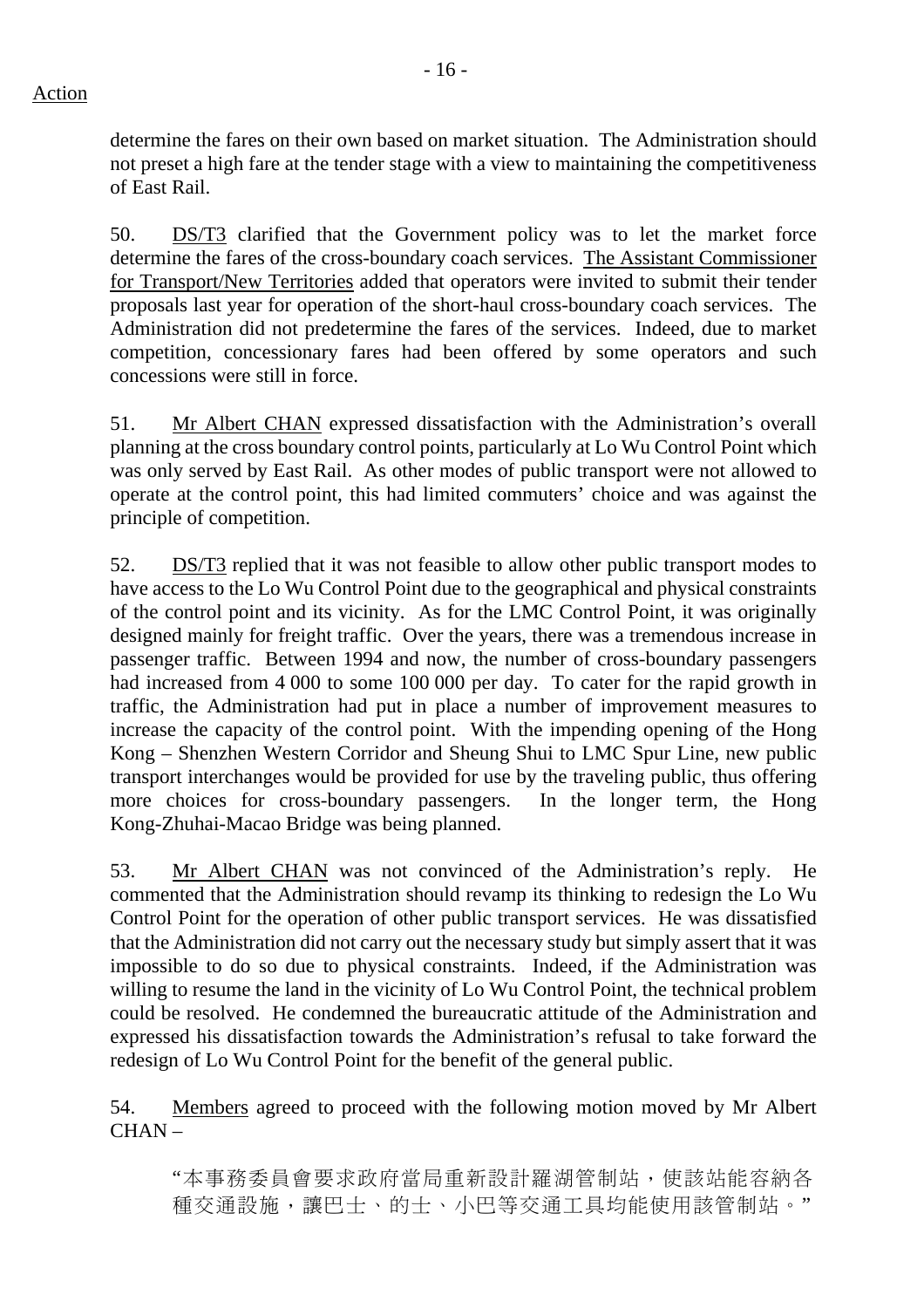### English translation

"This Panel demands that the Government redesigns Lo Wu Control Point so that it can accommodate various transport facilities and be used by buses, taxis, public light buses, etc."

55. The Chairman put the motion to vote. The motion was passed by the Panel.

## **V Review on the composition, role and functions of the Transport Advisory Committee**

 $(LC$  Paper No.  $CB(1)2076/04-05(04)$  - Information paper provided by the Administration)

56. Mr WONG Kwok-hing strongly urged the Administration to review the composition of Transport Advisory Committee (TAC) to include representatives of the transport trades. He pointed out that relevant stakeholders were represented in many other government advisory bodies such as the Labour Advisory Board and Pneumoconiosis Compensation Fund Board. However, in the case of TAC as laymen were put in charge of professionals, the advice given by TAC did not fully take into account the views and concerns of the transport trades, thereby leading to a myriad of problems.

57. DS/T3 said that the non-official members of TAC were all appointed ad personam, with different backgrounds and areas of expertise. The Administration considered that the current composition of TAC was a balanced one, and its members were able to offer advice on traffic and transport matters from different perspectives, and in a candid, impartial and objective manner. TAC's primary role was to advise the Administration on broad issues of transport policy and major transport-related proposals. It had neither statutory authorities nor executive functions. The Administration would also consult other parties such as the Legislative Council before coming up with a policy decision.

58. DS/T3 also said that in considering how to develop closer liaison between TAC and the transport trades, the Administration would need to strike a fine balance among the interests of transport trades, the commuting public and the community at large. In this connection, TD maintained close liaision with the transport trades through regular conferences with the trade associations and labour unions. TD would reflect the trades' views and comments to TAC before the latter formulated its advice on specific issues. Apart from TD's regular conferences with the transport trades, TAC also met with the transport trades direct when there was such a need. A recent example was the review of the regulation of non-franchised bus operation in 2004. The relevant Working Group formed under TAC met with various transport trades on several occasions to listen to their views before it made its recommendations. The Administration was prepared to enhance the communication between TAC and the transport trades by co-opting into the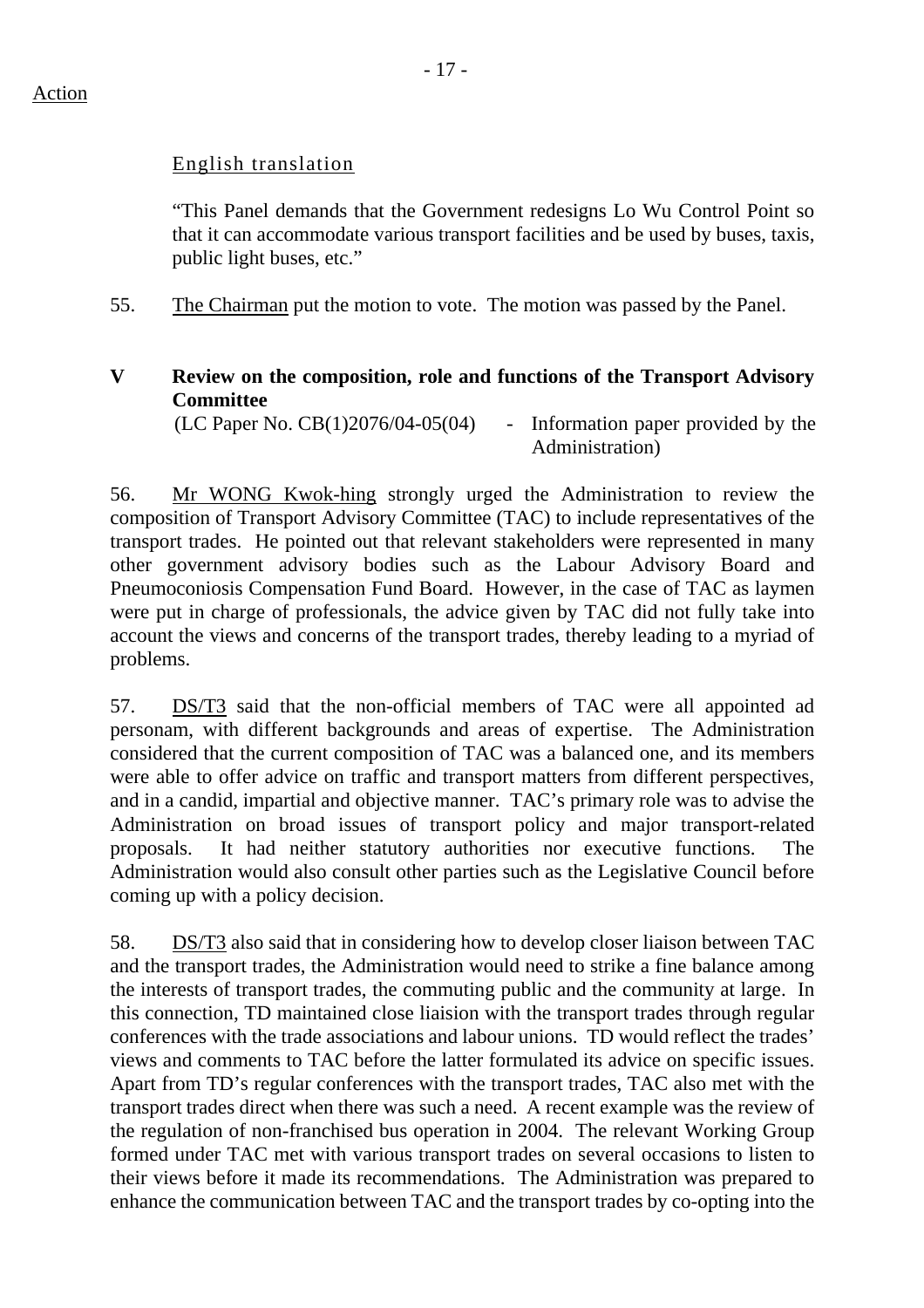Road Safety & Traffic Management Sub-committees two representatives of the transport trades, given that road safety was a common concern of all the trades. The Administration would examine this idea in detail to see how the various transport trades could nominate representatives for the purpose.

59. Mr TAM Yiu-chung regretted that the Administration had not co-opted representatives of the transport trades into TAC. Whilst the Administration was saying that the transport trades were of different sizes and scales, and their major areas of concern and interests might vary significantly, it would therefore be difficult to appoint representatives from the transport trades to tender advice on traffic and transport matters, he considered that the Administration should consider inviting the transport trades to nominate their own representatives for appointment by the Administration. Indeed, representatives of the transport trades could also be appointed ad personam. The present proposal to co-opt two representatives of the transport trades into the Road Safety & Traffic Management Subcommittees could not address the current problem that the concerns and views of the transport trades were not duly taken into account in the course of TAC's deliberations.

60. DS/T3 said that due to the uniqueness of the transport trades, different associations might have divergent or contradicting views on some issues because of their different, or even conflicting interests. In order to uphold the independent and impartial role that TAC had been playing, TAC members should not represent the interest of any particular sector or organization. If representatives of transport trades were to be appointed as TAC members, there might be a case for appointing representatives from transport operators, private car associations and pedestrians, etc as well. This would undermine the effectiveness of TAC in tendering advice to the Administration in an independent manner.

61. In response to Mr TAM Yiu-chung's enquiry about the present communication between TAC and the transport trades, DS/T3 said that currently TD had regular conferences with various transport trades and unions. Issues related to the operations of the trades would be discussed thoroughly in these conferences. Following the aforesaid conferences, TD would reflect the trades' views and comments to TAC before the latter formulated its advice on specific issues. Apart from TD's regular conferences with the transport trades, TAC also met with the transport trades on a need basis. This arrangement had proved to be effective and flexible.

62. Ir Dr Raymond HO said that he had been the TAC Chairman 10 years ago. During his office, he made various suggestions to improve the composition of TAC, including the reduction of the number of ex-officio members. He also considered that meetings of TAC should be held in public but the proposal was not accepted by the Government. As an alternative, he chose to give a media briefing after TAC meetings. To improve the operation of TAC, he urged the Administration to co-opt members of the transport trades into TAC by making reference to the appointment system of the Construction Workers Registration Authority and the Construction Industry Council.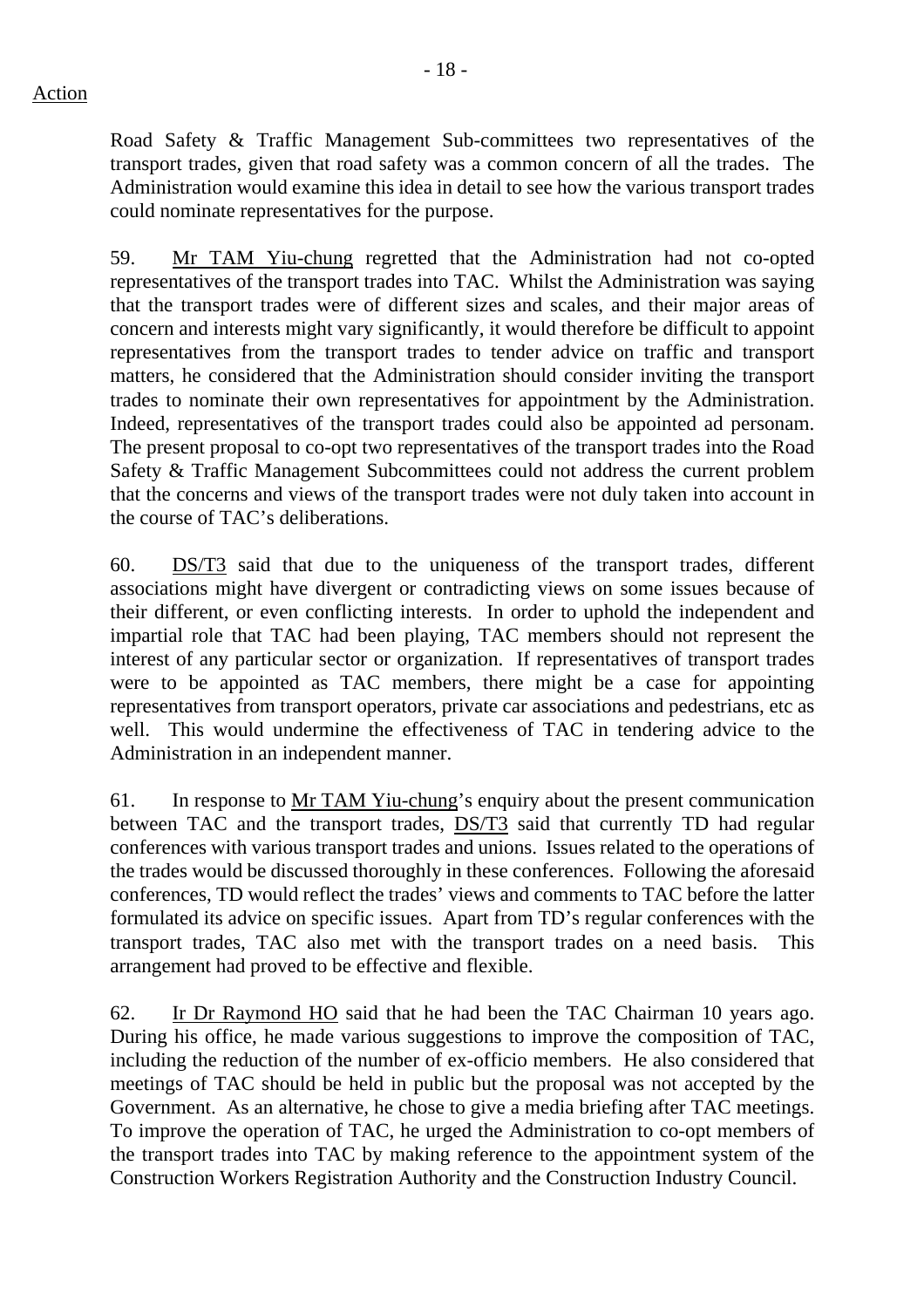63. DS/T3 took note of Ir Dr HO's views and pointed out that all non-official TAC members did not represent the interest of any particular sector or organization. This was the key element in upholding the independent and impartial role that TAC had been playing. Furthermore, TAC was only an advisory body and the final decision rested with the Administration. Apart from TAC, the Administration also consulted other parties on broad issues of transport policy.

64. Mr CHENG Kar-foo said that TAC gave the public the general impression that it was a pro-Government body. In many fare increase applications, TAC only performed the function of a rubber stamp. To enhance its credibility and legitimacy so that it could deal with the increasingly complex transport issues, he considered it necessary to carry out a complete revamp of TAC by transforming TAC into a statutory body with representatives of the public. Meetings of TAC should be held in public.

65. DS/T3 did not agree that TAC was a rubber stamp. Indeed, there were cases where TAC objected to the fare increase applications from transport operators. For example, in 2002, TAC objected to the toll increase application of Eastern Harbour Crossing. Regarding the proposal for meetings of TAC to be held in public, she said that as TAC would need to deal with commercially sensitive information, it might not be appropriate for TAC to conduct its meetings in public. To enhance its transparency, it had been the practice of TAC Chairman to make a press briefing after TAC meetings, summarizing the major views and concerns expressed by members during meetings. She also said that TAC had been effective in discharging its role as an advisory body. On the proposal to transform TAC into a statutory body, she said that the Administration would need to carry out further examination as it involved a fundamental policy change.

66. Ms Miriam LAU pointed out that in the course of policy formulation, there was a need to solicit views from the transport trades. Hence, it was understandable that there were calls for TAC to draft in members of the transport trades such that their views could reach TAC direct and their concerns were taken into account before TAC tendered advice to the Administration. She however pointed out that as there were different associations or unions for different transport trades, the Administration should exercise due care in identifying representatives from the transport trades to ensure the legitimacy and representativeness of the representatives. In her opinion, the most important consideration was that TAC was willing to listen to the views expressed by the transport trades. In this respect, she enquired whether TAC would set up a specific mechanism for gauging views of the transport trades. To a certain extent, she also considered that the functions of TAC were rather limited due to shortage of resources. She enquired if TAC could be transformed into an expert advisory body with its own research support. TAC could then undertake studies on its own to examine specific policies and tender expertise advice to the Government for follow-up. This would be an effective means to enhance the credibility of TAC.

67. DS/T3 said that the Administration was mindful of the need to strike a fine balance among the interests of transport trades. It would examine in detail to see how the various transport trades could nominate two representatives into the Road Safety and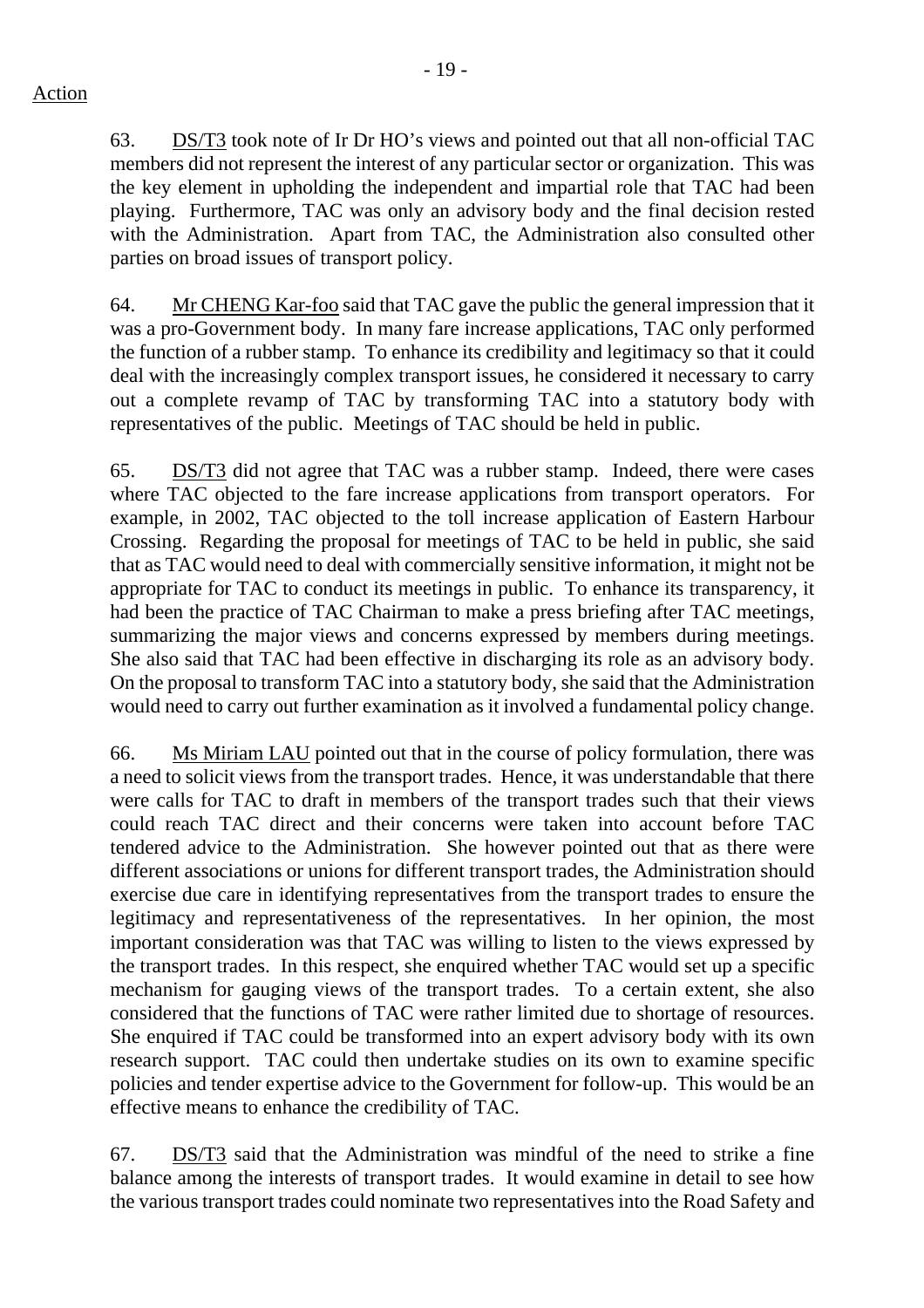Traffic Management Sub-committees. In response to Ms Lau's comment that the time allowed for trade representatives to voice their views during meetings with TAC was not long enough, she said that TAC had to set a time limit for each representative. Similar practice was adopted by the Legislative Council. TD also held regular conferences with the transport trades and TD would pass on their views to TAC for consideration. Regarding the proposal to transform the role and functions of TAC as suggested by Ms LAU, DS/T3 said that this required further examination.

68. Mr Jeffrey LAM said that he had been a member of TAC for many years and had also been the TAC Chairman. He could not accept the comments made by Mr CHENG Kar-foo that TAC was a rubber stamp. Indeed, TAC thoroughly discussed every policy proposal and put forward recommendations for consideration by the Administration. There were cases where TAC and the Government held different views on transport matters. As all non-official TAC members did not represent the interest of any particular sector or organization, they could tender their views in an independent and fair manner. Regarding the suggestion that TAC should draft in members of the transport trades, he considered that this would upset the balance among the interests of transport trades, the commuting public and the community at large. To enhance communication with transport trades, TAC had met with various transport trades on several occasions to listen to their views before it made its recommendations and these proved to be very effective. He urged the Administration to put in place measures to ensure that the trades' views and comments could be adequately reflected in TAC for consideration.

69. DS/T3 took note of Mr LAM's views and said that the Administration agreed that there might be scope to enhance the communication between TAC and the transport trades by co-opting into the Road Safety and Traffic Management Sub-committees two representatives of the transport trades, given that road safety was a common concern of all the trades. The Administration would continue to work on this proposal.

70. Mr CHEUNG Chiu-hung concurred with other members that TAC should be more transparent and provide the opportunity for participation of various relevant sectors in its deliberations. He opined that the meetings of TAC should be held in public and records of its meetings should be made public. He further opined that in formulating transport policies, the transport needs of the disabled should be duly taken into consideration. At present, TD held consultative meetings with representatives from the disabled community about once every six months. The issues discussed were mainly related to the provision of facilities to improve the accessibility of public transport services to the disabled. There were few opportunities for the disabled to get involved in the policy making process. He therefore suggested that TAC should include one representative from the disabled community. DS/T3 agreed to consider Mr CHEUNG's suggestion.

71. Mr WONG Kwok-hing reiterated that it was unreasonable for the Administration to exclude the transport trades from TAC on the grounds that there were diverging, or even conflicting, interests among the trades. He considered that the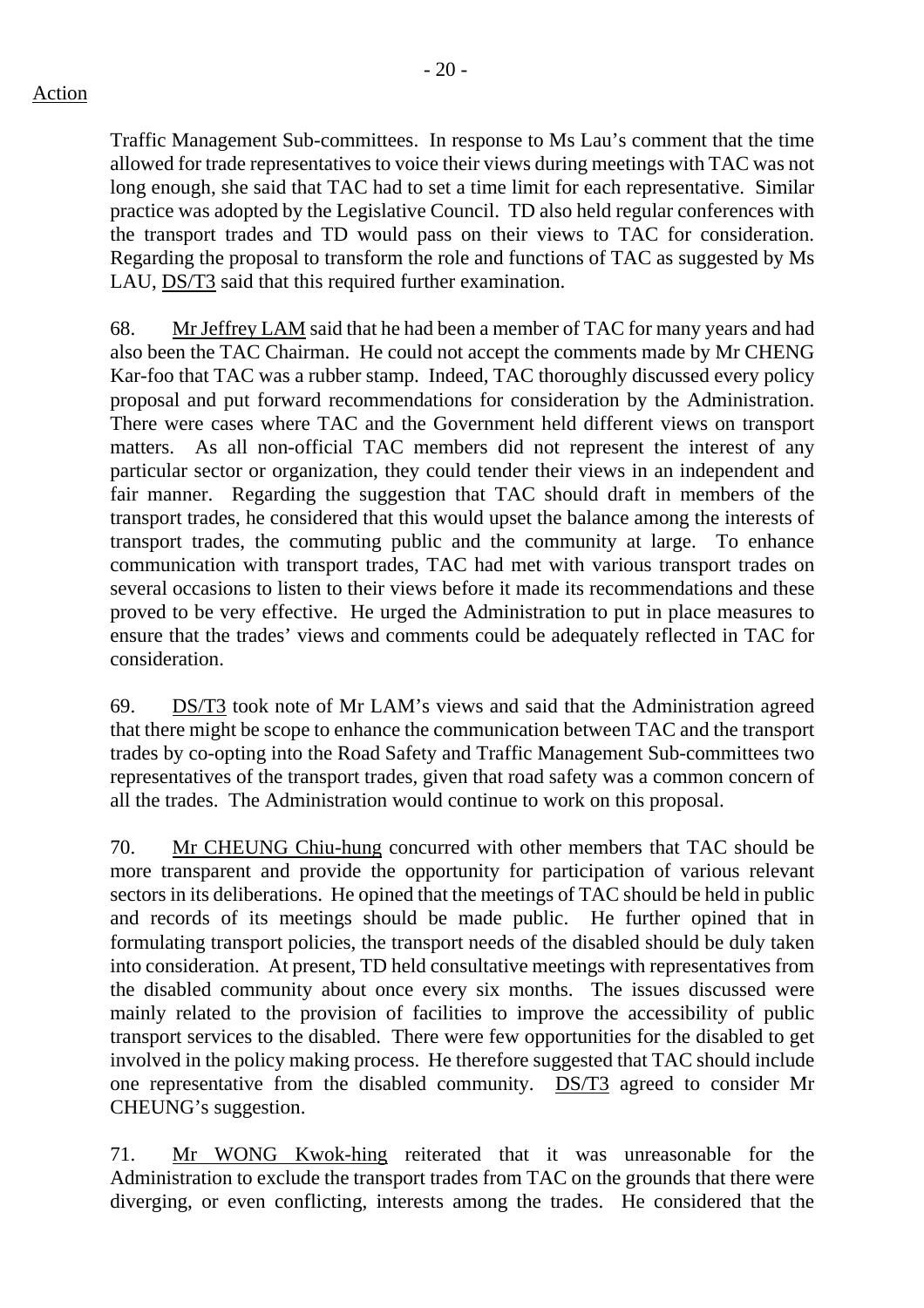arguments made by DS/T3 were untenable at all. Coupled with the fact that the meetings of TAC were held in private and its deliberations were not made public, TAC had failed to come up with convincing advice or recommendations. The Administration should conduct a comprehensive review of the composition and mode of operation of TAC. TAC must include representatives from the transport trades to enable it to understand the actual problems existed in traffic and transport matters thereby coming up with effective solutions. The fact that there were many associations and unions among the transport trades should not pose insurmountable problems. The trades should be allowed to nominate representatives among themselves for appointment to TAC. Noting that the Administration planned to co-opt two representatives of the transport trades into the Road Safety & Traffic Management Sub-committees, he questioned why the same could not be done for TAC.

72. DS/T3 explained that since the purview of the Road Safety & Traffic Management Sub-committee was not directly related to the business interests of transport service operators, it was expected that for issues discussed by the Sub-committee, the concerns of various transport trades would be very much in common. However, for many other traffic and transport issues, there could be very diverging views even within the same transport trade. Given the existence of various transport trades, the Administration had to work out a feasible mechanism to select two representatives of the transport trades to sit on the Sub-committee.

73. Mr WONG Kwok-hing maintained that the transport trades themselves could work out the mechanism for selecting representatives to sit on TAC and its sub-committees. He was not convinced by the Administration's response. He then moved the following motion, which was seconded by Ms Miriam LAU –

"本事務委員會促請政府檢討交通諮詢委員會的代表性,並考慮委任 運輸業界的代表進入交通諮詢委員會。"

 "This Panel urges the Government to review the representativeness of the Transport Advisory Committee and to consider appointing representatives from the transport trades to the Committee." (*translation*)

74. Mr CHENG Kar-foo opined that given the growing complexity of transport issues, it was necessary to overhaul the role, composition and mode of operation of TAC for it to be able to assist the Administration in formulating effective transport policies. The Administration should consider raising the TAC's status to become a statutory body. He did not entirely support Mr WONG Kwok-hing's motion. Although he agreed that the transport trades should be represented in TAC, as transport matters did not only affect the transport trades but also the general public, TAC should also include members who could represent the general public. He then moved amendments to Mr WONG Kwok-hing's motion. The wordings of the motion as amended were as follows –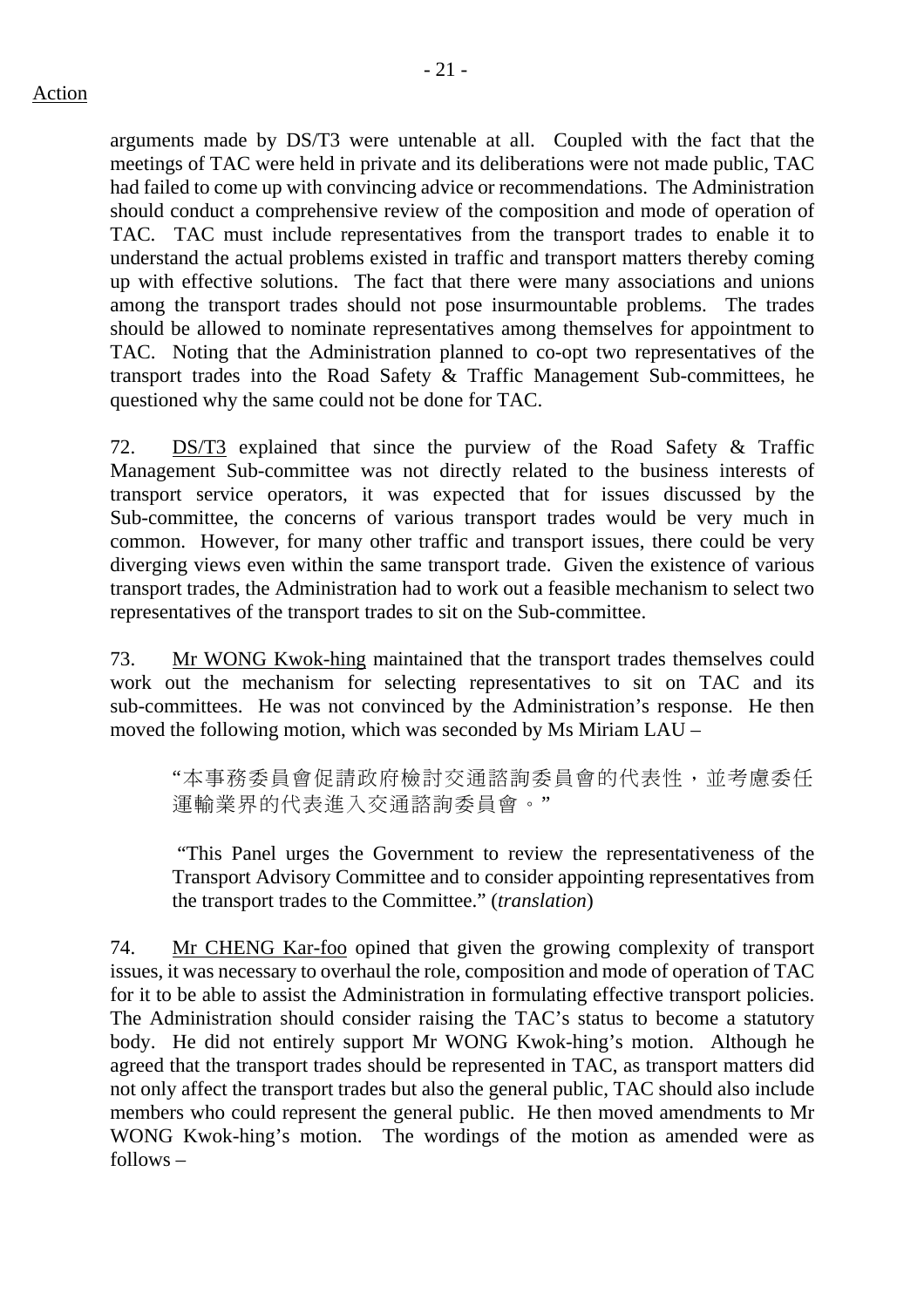"本事務委員會促請政府檢討交通諮詢委員會的代表性,並考慮委任 運輸業界的代表及民意代表進入交通諮詢委員會,並考慮改革交諮會 成為有法定權力的機構。"

"This Panel urges the Government to review the representativeness of the Transport Advisory Committee, consider appointing representatives from the transport trades as well as representatives of the public to the Committee, and converting it into a body with statutory power." (*translation*)

75. The Chairman invited members to second the amendment moved by Mr CHENG Kar-foo. No members indicated that they seconded the amendment. The Chairman then asked the Clerk to explain the relevant rules under such circumstances. The Clerk advised that there was no provision in the Rules of Procedure (RoP) or House Rules (HR) requiring that a motion moved by a member must be seconded by another member. Under HR 22(p), a motion would be proceeded with if agreed by a majority of the members voting.

76. Mr CHENG Kar-foo said that since there was no requirement in the RoP or HR that an amendment to motion must be supported by another member before it was put to vote, the Panel should not impose such a requirement.

77. At this juncture, Mr Albert CHAN rejoined the meeting and indicated that he seconded Mr CHENG Kar-foo's amendment.

78. Ms Miriam LAU considered that the transport trades should have adequate opportunities to express their views and actively participate in TAC. She appreciated that there might be difficulties in working out a practicable and fair mechanism for appointment of representatives from the transport trades to TAC. She hoped that the Administration would try its best to work out such a mechanism. If this turned out to be impracticable, she still urged the Administration to find out ways to enable the concerns and views of the transport trades to be effectively reflected to TAC. She said that she did not support Mr CHENG Kar-foo's amendments. While views of the general public were no doubt very important in the policy making process, she did not consider that TAC was an appropriate body to reflect views of the general public. She considered that TAC should offer advice from a professional perspective. With the inclusion of representatives from the transport trades, TAC would have better understanding of the actual operations of the trades and thus could duly take these into account in advising on government transport policies. Views of the general public could be effectively reflected by LegCo. The Administration was obliged to consult LegCo on important transport matters and it should represent the general public in TAC.

79. Mr Jeffrey LAM said that he had reservation on Mr WONG Kwok-hing's motion and objected to Mr CHENG Kar-foo's amendments. He considered it important to maintain the objectiveness and impartiality of the TAC. Co-opting representatives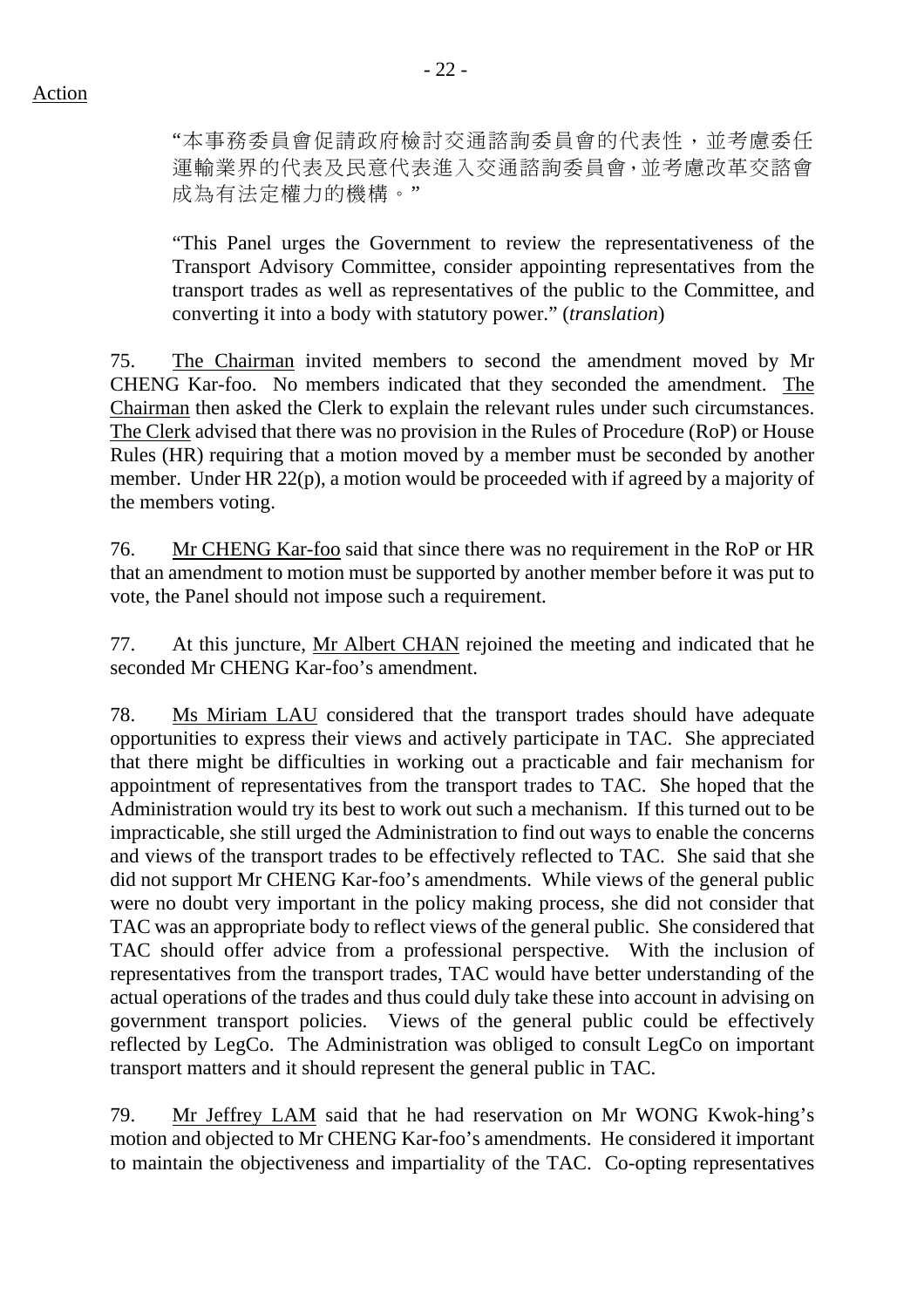from a certain sector into TAC would not be conducive to maintaining the objectiveness and impartiality of the TAC.

80. Mr WONG Kwok-hing said that the main problem of the existing composition of TAC was the absence of any representative of the transport trades. This was unacceptable as TAC was tasked to offer advice on traffic and transport matters. His motion was aimed to rectify the situation. The emphasis of Mr CHENG Kar-foo's amendments was to co-opt additional members to represent the general public, which he considered was not necessary as the existing non-official members of TAC and LegCo Members could already played this role. He also considered it not appropriate to assume that the concerns and interests of the transport trades were different from those of the general public on transport issues.

81. Mr Albert CHAN considered that depending on the nature of the issues in question, the concerns and interests of the transport trades might or might not be in common with those of the general public. While he agreed that there should be representatives from the transport trades sitting on TAC, as there were indeed different transport trades and a number of associations or unions existed among the trades, he considered it necessary to adopt a very cautious approach in devising a mechanism for selecting representatives from the trades. On the other hand, if the transport trades were represented in TAC, consumers of transport services, i.e. the general public, should also be represented in TAC. He concurred that there was a need to overhaul the role and composition of TAC and considered it important to handle the matter in a balanced and impartial manner. He therefore did not support the original motion moved by Mr WONG Kwok-hing but supported Mr WONG's motion as amended by Mr CHENG Kar-foo.

82. DS/T3 said that the non-official members of TAC were all appointed ad personam and therefore were independent of any interest groups. As such, TAC could discuss and offer advice on traffic and transport matters in an impartial and objective manner. For important traffic and transport matters, the Administration would definitely consult this Panel in addition to TAC, and only after extensive consultations with TAC and this Panel would the Administration make a final decision on any policy proposal. The Administration took note that members of this Panel comprised, inter alia, LegCo Members representing the transport, the labour and various geographical constituencies.

83. The Chairman put Mr CHENG Kar-foo's amendment to Mr WONG Kwok-hing's motion to vote. Two members voted for and four members voted against. The Chairman declared that the amendment was negatived.

84. The Chairman then put Mr WONG Kwok-hing's motion to vote. Three members voted for, two members voted against and one member abstained. The Chairman declared that the motion was passed.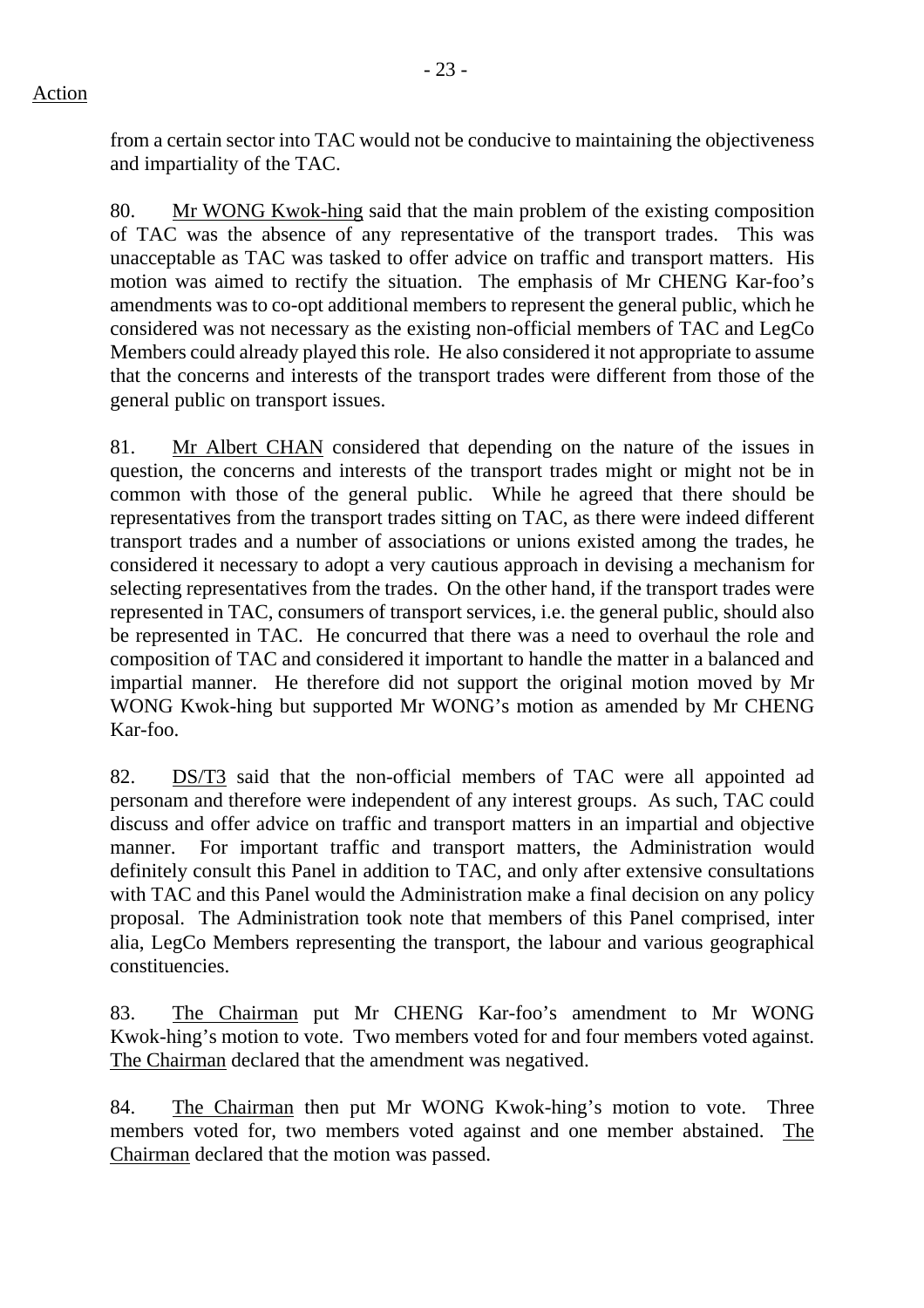## Action

| VI | <b>Report by the Task Force on Emergency Transport Coordination</b> |                                         |
|----|---------------------------------------------------------------------|-----------------------------------------|
|    | (LC Paper No. $CB(1)1988/04-05(01)$                                 | - Report of the Task Force on           |
|    |                                                                     | <b>Emergency Transport Coordination</b> |
|    | LC Paper No. $CB(1)2076/04-05(03)$                                  | - Information paper provided by the     |
|    |                                                                     | Administration)                         |

85. At the invitation of the Chairman, the Secretary for the Environment, Transport and Works (SETW) briefed members on the actions that the Administration had taken to implement the recommendations put forward by the Task Force on Emergency Transport Coordination (the Task Force).

86. Mr WONG Kwok-hing commented that the terms of reference of the Task Force should have been expanded to include the assessment of the performance and accountability of the Government in handling the incidents on 9 May 2005. In this respect, he enquired whether somebody should be held responsible for causing the serious traffic congestion in Kowloon on 9 May 2005.

87. SETW replied that on 9 May 2005, there were about 262 emergency incidents relating to traffic in different parts of Hong Kong. Within the five minutes between 12:37 and 12:42, three major incidents occurred on three main roads in Kowloon. The officers concerned had already taken immediate actions within their areas of responsibility to deal with the emergency incidents. Nevertheless, the Administration agreed that the incidents had revealed some areas for improvement in the existing mechanism of emergency transport coordination. The Administration would put in place measures to implement the recommendations in the Task Force's report as a matter of priority.

88. Mr WONG Kwok-hing said that the incidents that occurred on 9 May 2005 had reflected inadequacies in inter-departmental communication. In the case of Argyle Street incident, police officers arrived at the scene at 12:43 but officers of Buildings Department (BD) were only informed of the incident by the Police at 14:00. In the case of the Prince Edward Road East incident, police officers arrived at the scene at 12:47 but the incident was only reported to the Integrated Call Centre (ICC) at 14:42 and officers of BD arrived at the scene at 16:20. He commented that BD should have been notified immediately upon the arrival of police officers so that necessary follow-up actions could be promptly taken. He queried why the police officers had failed to do so in the above two incidents.

89. The Chief Superintendent (Traffic), Hong Kong Police Force explained that on 9 May 2005, between 12:00 and 14:00, 47 incidents relating to traffic occurred in Kowloon, including the three major incidents that occurred in Argyle Street, Waterloo Road and Prince Edward Road East. Frontline police officers were required to take necessary steps to ensure public safety and implement traffic diversion plans under the inclement weather as a matter of priority. In the case of Prince Edward Road East where fallen scaffolding, loose scaffolding and loose cooling towers were involved, the first priority was safety. The Police had to cordon off the area to facilitate Fire Services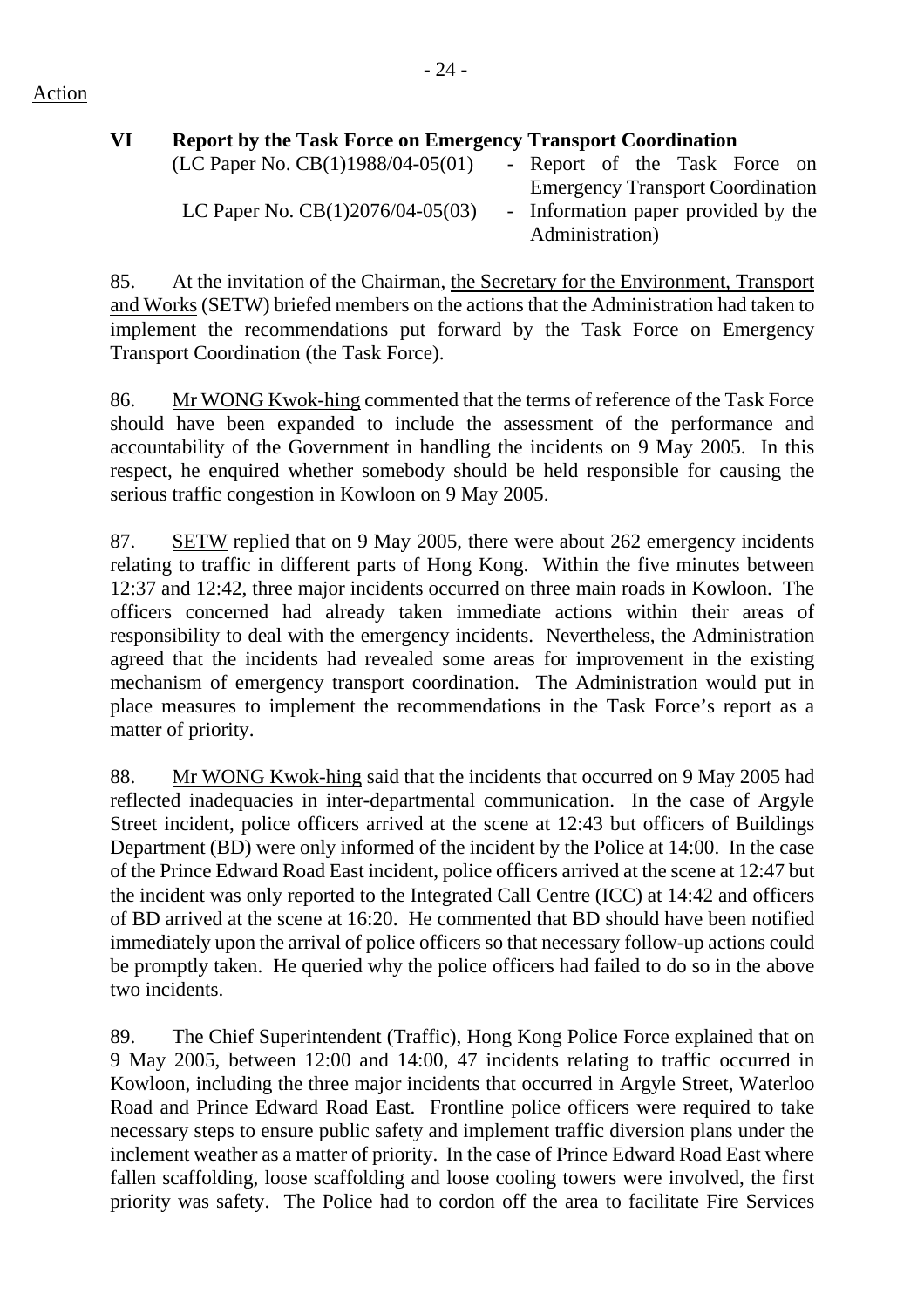Department to locate whether there was any person trapped beneath the fallen scaffolding and implement road diversion plans. Likewise, in the Argyle Street incident, the Police had to ensure public safety and implement traffic diversion plans. He further said that when the police officers or Police Regional Command and Control Centre tried to contact BD for remedial actions through the department's hotline (which was diverted to ICC), ICC could not be reached since the number of calls made to ICC on that day was exceptionally high. The Police had tried to notify BD as soon as it was practicable to do so under the then circumstances.

90. The Deputy Director of Buildings said that in the Argyle Street incident, officers of BD were informed of the incident at 14:00 and arrived at the incident site at 14:39. In the Prince Edward Road East incident, officers of BD were informed of the incident at 15:08 and arrived at the incident site at 16:20 due to traffic delay. He added that ICC maintained a list of officers in BD who could be reached at any time to deal with emergencies. But owing to the fact that the first two officers appeared on the list were attending to other incidents and could not be reached in the first instance, ICC had made several attempts before they could reach the third officer on the list and relay the duties including the one at Prince Edward Road East to BD for action.

91. Regarding whether someone should be held responsible for not notifying BD at the earliest opportunity, SETW said that on the day of the incidents, the police officers were attending to various incidents within a very short period of time to ensure public safety and traffic flow. Indeed, the Police had made several attempts to contact the ICC but could not get through the telephone line. Under such circumstances, it was understandable that the Police had to focus on their rescue work first.

92. Mr WONG Kowk-hing regretted that BD had not been notified at the earliest opportunity to take prompt follow-up actions. In his view, this deviated from the usual practice where the responsible departments would be informed immediately upon the arrival of police officers so that necessary follow-up actions could be taken by the concerned departments.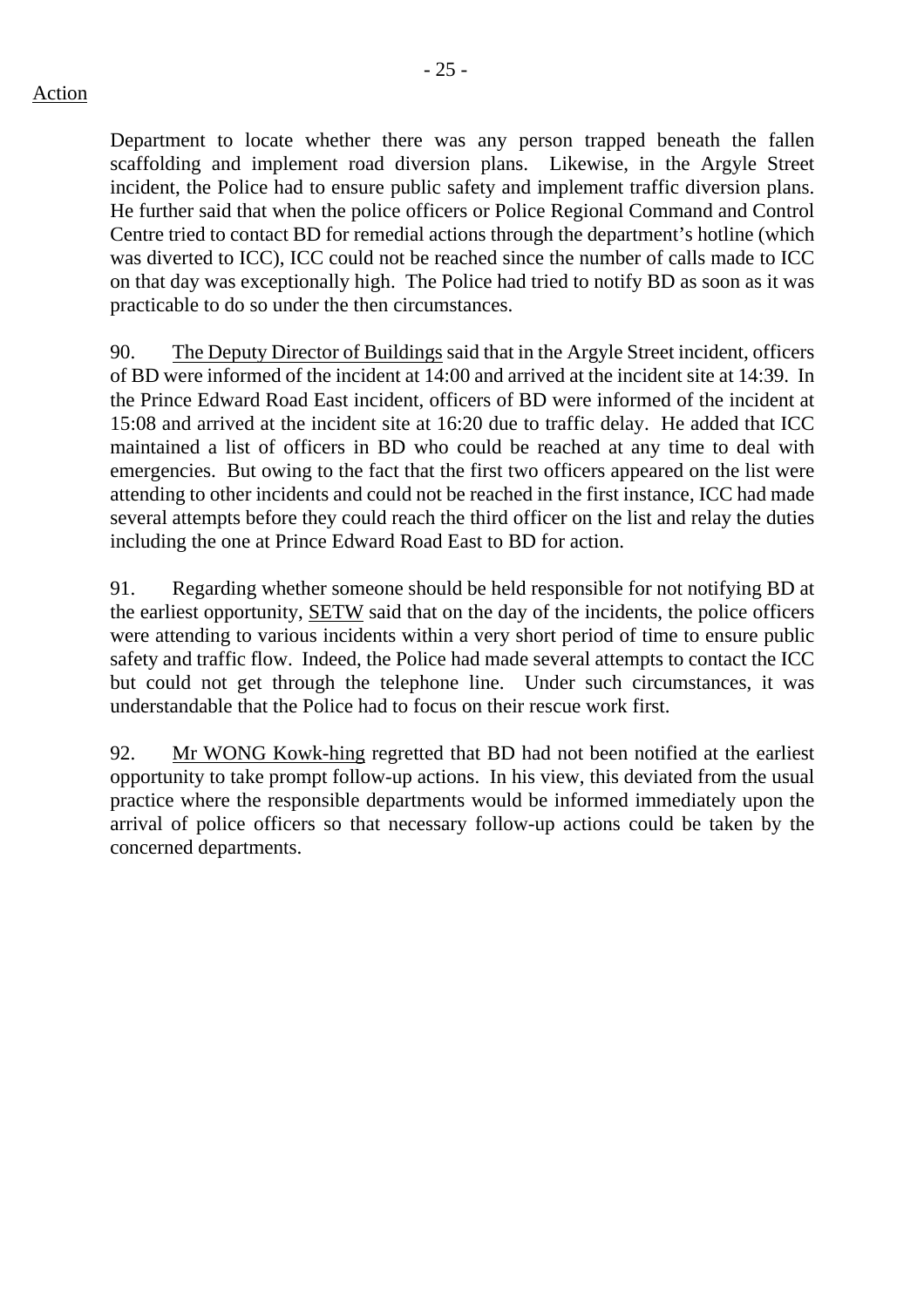93. Mr CHENG Kar-foo opined that timely dissemination of information to the public and enhanced communication and coordination among departments and between Government and public transport operators were of paramount importance. Citing the case of West Rail where inaccurate information on the estimated time of service delay was passed on to the public by Kowloon-Canton Railway Corporation (KCRC), he reiterated his view on the need for introducing an additional performance indicator on train service disruptions to enhance railway safety and service performance. He also saw the need for the Administration to introduce measures to improve the dissemination of information to the public. In this respect, he urged the Administration to set up a designated radio broadcast channel to disseminate traffic information. He also reiterated his long-standing request for railway operators to provide radio broadcast reception on board MTR trains and within MTR premises and KCR tunnels. He asked the Administration to exercise its influence in the Boards of the railway corporations to take forward the proposal.

94. SETW replied that individual departments had their own areas of expertise and that officers on the spot might be in a better position to give instantaneous response. Where the frontline officers were not able to make a firm assessment of the situation, they should escalate the issues to a more senior level for direction. To this end, the Administration saw the benefit of bringing senior officers of relevant departments together to expedite the decision-making process and improve coordination. To enhance steer and coordination in cases of major emergencies, the Administration recommended that Emergency Transport Coordination Centre (ETCC) should operate under the Joint Steering Mode to handle cases that required the attention of senior officers of Transport Department (TD) and the Police. ETCC would be the central point in coordinating information dissemination to the media and the public. The Administration would also examine ways to improve the dissemination of traffic information to the general public, including the proposal to set up a designated radio broadcast channel to provide the commuting public with readily available information for both pre-trip planning and alternative routes or public transport services. DS/T3 added that apart from examining the proposal to set up a designated radio broadcast channel for traffic news, consideration would be given to enabling buses to receive radio broadcast or utilizing the audio-visual equipment on trains of the MTR Corporation Limited and KCRC.

95. The Commissioner for Transport added that the Administration would continue to explore innovative and effective means of dissemination of public information. As a first step, the Administration saw the need for the Police and TD to update and supplement each other on traffic information. Prompt traffic diversion could then stop accumulation of vehicles at specific spots. Traffic management measures such as traffic signal control and contra-flow arrangements would be implemented to ease the congestion during and after an incident. On another front, dissemination of timely traffic information would facilitate travellers to avoid the congested region by changing their travel plans. TD would enhance communication with other relevant departments, public transport operators and the media. TD would also explore the feasibility of adopting the technologies recommended by the Task Force.